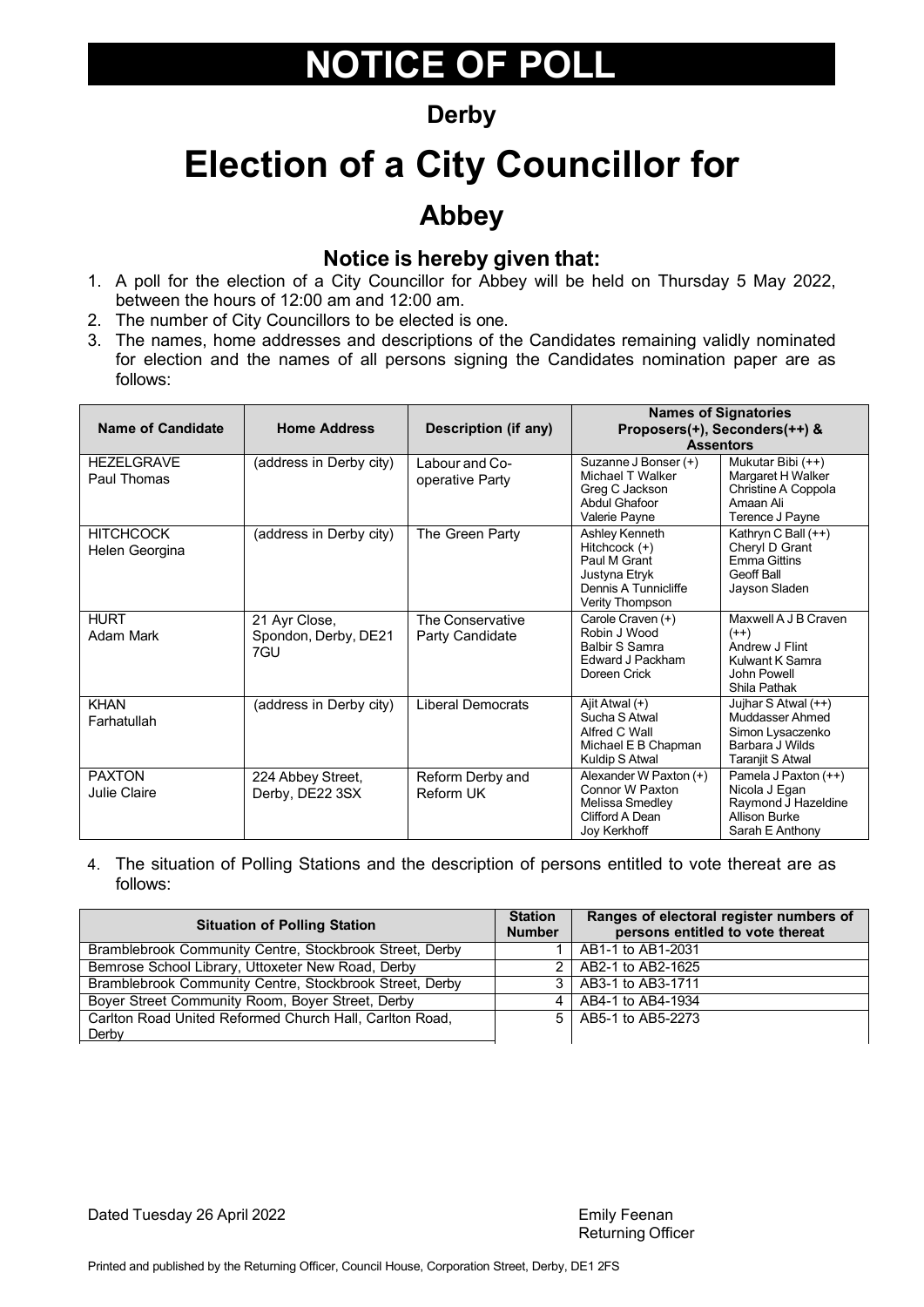#### **Derby**

## **Election of a City Councillor for**

### **Allestree**

#### **Notice is hereby given that:**

- 1. A poll for the election of a City Councillor for Allestree will be held on Thursday 5 May 2022, between the hours of 12:00 am and 12:00 am.
- 2. The number of City Councillors to be elected is one.
- 3. The names, home addresses and descriptions of the Candidates remaining validly nominated for election and the names of all persons signing the Candidates nomination paper are as follows:

| <b>Name of Candidate</b>       | <b>Home Address</b>                               | <b>Description (if any)</b>         | <b>Names of Signatories</b><br>Proposers(+), Seconders(++) &<br><b>Assentors</b>                      |                                                                                                          |
|--------------------------------|---------------------------------------------------|-------------------------------------|-------------------------------------------------------------------------------------------------------|----------------------------------------------------------------------------------------------------------|
| <b>ADAMS</b><br>David Charles  | (address in Erewash)                              | Reform Derby and<br>Reform UK       | Douglas A Lumley (+)<br><b>Guy Brendley</b><br>Martin Lomas<br>Keith J Bradley<br>Paul K Fitzgerald   | Elaine J Lumley (++)<br>Mary V Gammage<br>Anne Meakin<br>Janet Bown<br>Lilla K Kosecka                   |
| <b>BIRD</b><br>Andrew James    | 4 Meerbrook Close.<br>Oakwood, Derby, DE21<br>2BE | <b>Liberal Democrats</b>            | Carol E Bull (+)<br>Stephen Greensmith<br>Stephen J Curr<br>Renata Teal<br>James K Harper             | Scott R Lunn (++)<br>Fiona Greensmith<br>Paul Teal<br>Amelia Teal<br>Eileen M Smith                      |
| <b>GREEN</b><br>Patrick Richey | (address in Derby city)                           | Labour Party                        | Thomas K Bradley (+)<br><b>Barrie Armitage</b><br>Mary P McNally<br>Roy C Umney<br>Martin F Burton    | Helen M Butcher (++)<br>Brenda M Armitage<br>Madeleine R Fullerton<br>Margot E Keats<br>Hugh O Nicholls  |
| <b>MOTT</b><br>Tony            | (address in Derby City)                           | The Green Party                     | Helen Mott $(+)$<br>Caroline N Johnson<br>Eleanor J Clarkson<br>Carrie Marriott<br>Clare Shelton      | Richard Johnson (++)<br>Rory J Clarkson<br>Simon F Robinson<br>Victoria A Beat<br><b>Gareth D Miller</b> |
| <b>WEBB</b><br>Roy Michael     | 14 Calder Close,<br>Allestree, Derby, DE22<br>2SH | The Conservative<br>Party Candidate | Elizabeth M Waters (+)<br>David Faulkner<br>Janet A Laffin<br>David G Anderson<br><b>Bibi S Davis</b> | Sandra A Ring $(++)$<br>Ann E Kerry<br>Pamela M Slonimski<br>Stephan M Chrol<br>Oliver M Tissington      |

| <b>Situation of Polling Station</b>                             | <b>Station</b><br><b>Number</b> | Ranges of electoral register numbers of<br>persons entitled to vote thereat |
|-----------------------------------------------------------------|---------------------------------|-----------------------------------------------------------------------------|
| Evergreen Club, Cornhill, Allestree, Derby                      |                                 | 6   AL1-1 to AL1-3000                                                       |
| Holy Family Catholic Church, Blenheim Drive, Allestree          |                                 | 7   AL2-1 to AL2-2755/1                                                     |
| Allestree Library, Park Farm Centre, Park Farm Drive, Allestree |                                 | 8   AL3-1 to AL3-2955                                                       |
| St Nicholas Church, Lawn Avenue, Allestree                      |                                 | 9   AL4-1 to AL4-2173                                                       |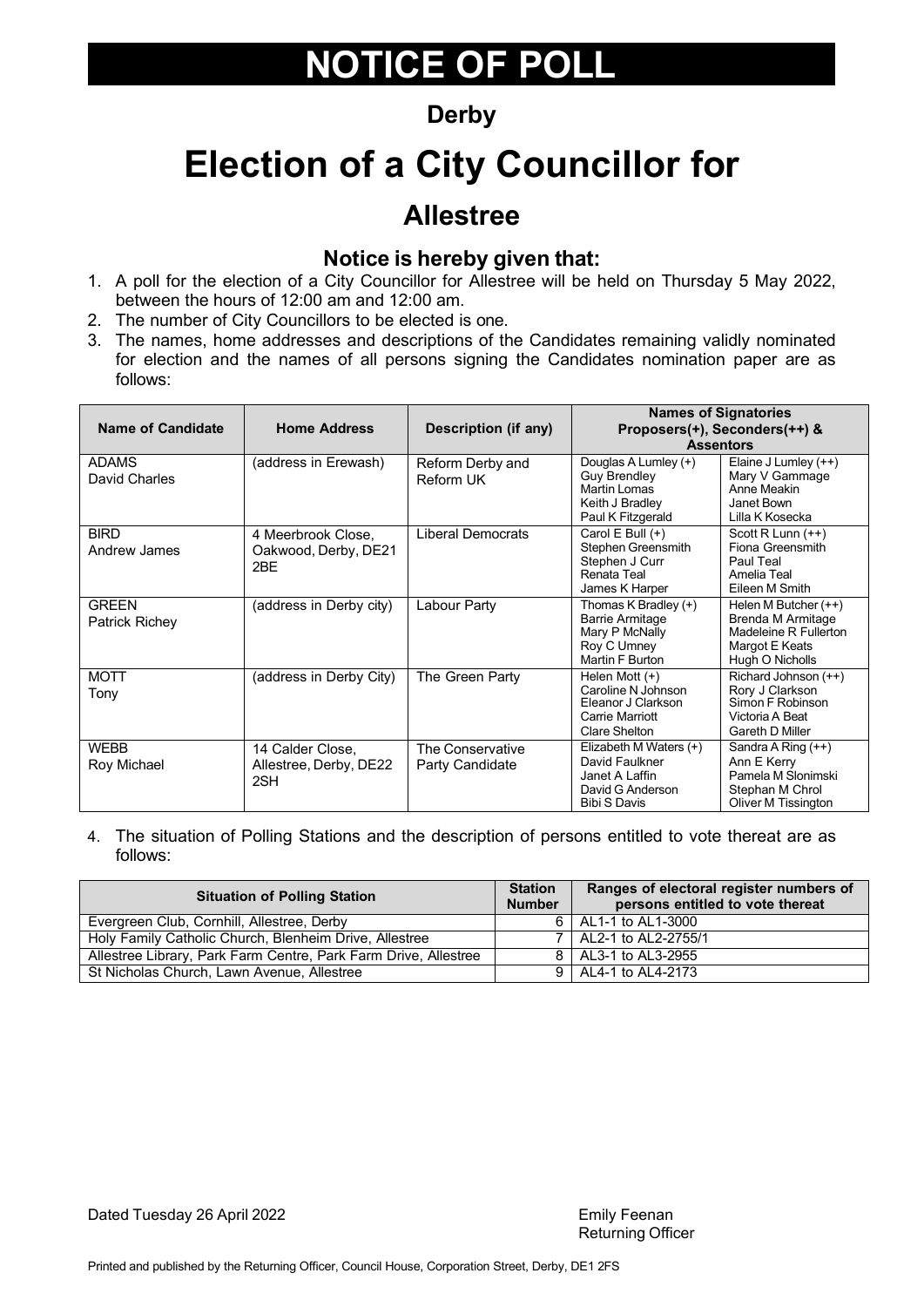#### **Derby**

## **Election of a City Councillor for**

### **Alvaston**

#### **Notice is hereby given that:**

- 1. A poll for the election of a City Councillor for Alvaston will be held on Thursday 5 May 2022, between the hours of 12:00 am and 12:00 am.
- 2. The number of City Councillors to be elected is one.
- 3. The names, home addresses and descriptions of the Candidates remaining validly nominated for election and the names of all persons signing the Candidates nomination paper are as follows:

| <b>Name of Candidate</b>      | <b>Home Address</b>                                      | <b>Description (if any)</b>          | <b>Assentors</b>                                                                                           | <b>Names of Signatories</b><br>Proposers(+), Seconders(++) &                                       |
|-------------------------------|----------------------------------------------------------|--------------------------------------|------------------------------------------------------------------------------------------------------------|----------------------------------------------------------------------------------------------------|
| <b>BERRY</b><br>Peter Stanley | (address in Derby city)                                  | The Conservative<br>Party Candidate  | Jennifer L Sparham (+)<br>Himanshu Arora<br>Umar Mustafa<br>Simranjeet Kaur<br>Jane M Ward                 | Maninder Singh (++)<br>Shikha Arore<br>Jaclyn M Mustafa<br>Patrick D Ward<br>Elaine Potter         |
| <b>EDWARDS</b><br>David Rhys  | 58 Atlantic Way,<br>Wilmorton, Derby,<br><b>DF24 1AB</b> | Liberal Democrats                    | Andrew D Palmer (+)<br>Kay E Staniforth<br><b>Karina Burrows</b><br>Martin J Walker<br><b>Curtis Bates</b> | Philip B Lee $(++)$<br>Michael J Mahon<br><b>Kevin N Burrows</b><br>Joanne Walker<br>Sally A Brown |
| <b>GRAVES</b><br>Alan Wayne   | 26 Twyford Road,<br>Derby, DE73 7HA                      | Reform Derby and<br><b>Reform UK</b> | Paul D Bettany (+)<br>Sandra Bettany<br>John W Bain<br>Rachel Taylor<br>Alexander Pitt                     | John Evans (++)<br>John M Brown<br>Kirk L Kus<br>Martin J Clulow<br>Richard J Sullivan             |
| <b>SPRAY</b><br>Tom           | 153 Alvaston Street,<br>Alvaston, Derby, DE24<br>0PD     | Labour and Co-<br>operative Party    | Vivien $F T$ Pointon $(+)$<br>Margaret J Jones<br>Leah Redfern<br>Margaret A Taylor<br>Warren P Langley    | Joanne M Langley (++)<br><b>Brian Jones</b><br>Lee Fowkes<br>David C Taylor<br>Mark Coley          |

4. The situation of Polling Stations and the description of persons entitled to vote thereat are as follows:

| <b>Situation of Polling Station</b>                                                 |    | Ranges of electoral register numbers of<br>persons entitled to vote thereat |
|-------------------------------------------------------------------------------------|----|-----------------------------------------------------------------------------|
| St Osmund's Church Hall, London Road, Wilmorton, Derby                              | 10 | AN1-1 to AN1-1557                                                           |
| Osmaston / Allenton Children's Centre, 60 Cockayne Street<br>North, Allenton, Derby | 11 | AN2-1 to AN2-1238/1                                                         |
| Alvaston United Reformed Church Hall (AN3), Baker Street,<br>Alvaston               | 12 | AN3-1 to AN3-2402                                                           |
| Alvaston United Reformed Church Hall (AN4), Baker Street,<br>Alvaston               | 13 | AN4-1 to AN4-1582                                                           |
| English Martyrs Catholic Church Hall, Hollis Street, Alvaston                       | 14 | AN5-1 to AN5-950                                                            |
| St Michael's and All Angels Church Hall, Elvaston Lane,<br>Alvaston, Derby          | 15 | AN6-1 to AN6-1699                                                           |
| Keldholme Lane Community Centre, Gillamoor Court, Alvaston                          | 16 | AN7-1 to AN7-2045                                                           |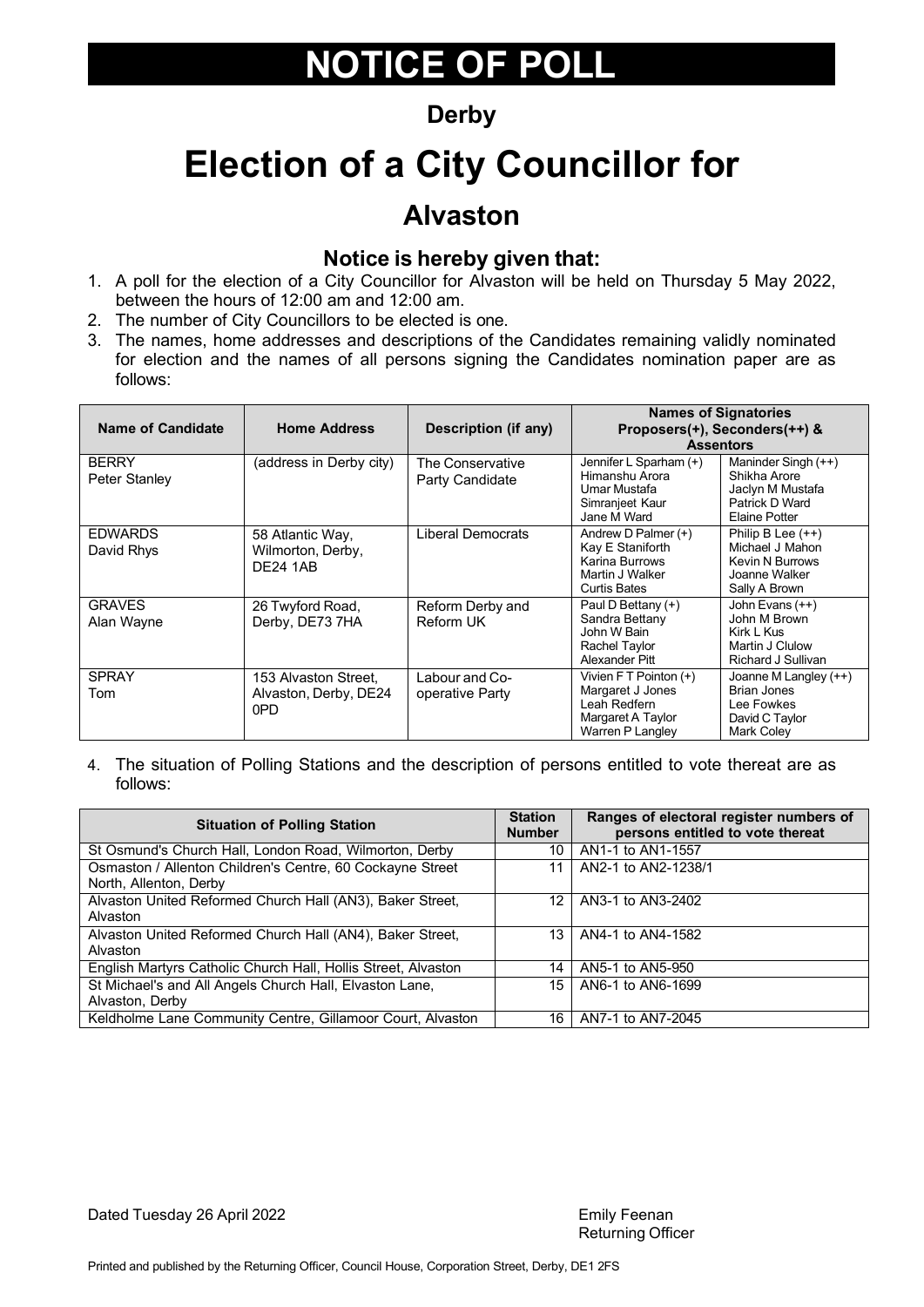### **Derby**

## **Election of a City Councillor for**

### **Arboretum**

#### **Notice is hereby given that:**

- 1. A poll for the election of a City Councillor for Arboretum will be held on Thursday 5 May 2022, between the hours of 12:00 am and 12:00 am.
- 2. The number of City Councillors to be elected is one.
- 3. The names, home addresses and descriptions of the Candidates remaining validly nominated for election and the names of all persons signing the Candidates nomination paper are as follows:

| <b>Name of Candidate</b>          | <b>Home Address</b>                                | <b>Description (if any)</b>         |                                                                                                      | <b>Names of Signatories</b><br>Proposers(+), Seconders(++) &<br><b>Assentors</b>                  |
|-----------------------------------|----------------------------------------------------|-------------------------------------|------------------------------------------------------------------------------------------------------|---------------------------------------------------------------------------------------------------|
| <b>HANDLEY</b><br>Stephen Maurice | 15 Hatfield Road,<br>Alvaston, Derby, DE24<br>0BU. | Reform Derby and<br>Reform UK       | Jonathan D May $(+)$<br>Scott T Greasley<br>Theresa C Dearmer<br>Lynette A Fleming<br>Sarah Mannion  | Lucy A Murphy $(++)$<br>Ahmad Alkhalil<br>James J Porter<br>Nathan Venning<br>Aimee A Gravenell   |
| <b>HARRISON</b><br>Edward Jon     | 38 Saxelbye Avenue,<br>Derby, DE1 2UH              | The Conservative<br>Party Candidate | Al Ghosh (+)<br><b>Philippe Francois</b><br>Sunil Panwar<br>Jade Uzomah<br>Irfan Shah                | Asha Panwar (++)<br>Oliver Kean<br>Ilse M M Normington<br>Mark Normington<br>Edward J Harrison    |
| <b>KHAN</b><br>Shiraz             | (address in Derby city)                            | Labour Party                        | Gulfraz Nawaz (+)<br>Amaan H Nawaz<br><b>Gul Nawaz</b><br>Sanum Razza<br>Mohammed Razzaque           | Irfan Shiraz (++)<br>Nahid Nawaz<br>Taj Begum<br>Kieran Rasool<br>Begum Zariat                    |
| <b>MARRERO</b><br>Jairo Fernando  | 22 Park Street, Derby,<br>DE1 2NA                  | <b>Liberal Democrats</b>            | Francis A Fernandes (+)<br>Elvida Menezes<br>Edward M Bligh<br>Hilda Moreno<br>Philippe J F Larroche | Courtney A Greenwell<br>$(++)$<br>Jon Moore<br>Susan Morbey<br>Alan Pickersgill<br>Joanna M Howie |

| <b>Situation of Polling Station</b>                         | <b>Station</b><br><b>Number</b> | Ranges of electoral register numbers of<br>persons entitled to vote thereat |
|-------------------------------------------------------------|---------------------------------|-----------------------------------------------------------------------------|
| The Council House Foyer, Corporation Street, Derby          |                                 | 17   AR1-1 to AR1-1444/2                                                    |
| Serbian Orthodox Church Hall, Normanton Road, Derby         |                                 | 18   AR2-1 to AR2-2409/1                                                    |
| Derby Multicultural Centre, Dairyhouse Road, Derby          |                                 | 19   AR3-1 to AR3-2234                                                      |
| Pear Tree Road Baptist Church, Pear Tree Road, Derby        |                                 | 20   AR4-1 to AR4-2337                                                      |
| Best Western The Stuart Hotel, 119 London Road, Derby       |                                 | 21   AR5-1 to AR5-1208                                                      |
| St Chads C.E. Nursery and Infant School, Gordon Road, Derby |                                 | 22   AR6-1 to AR6-2196                                                      |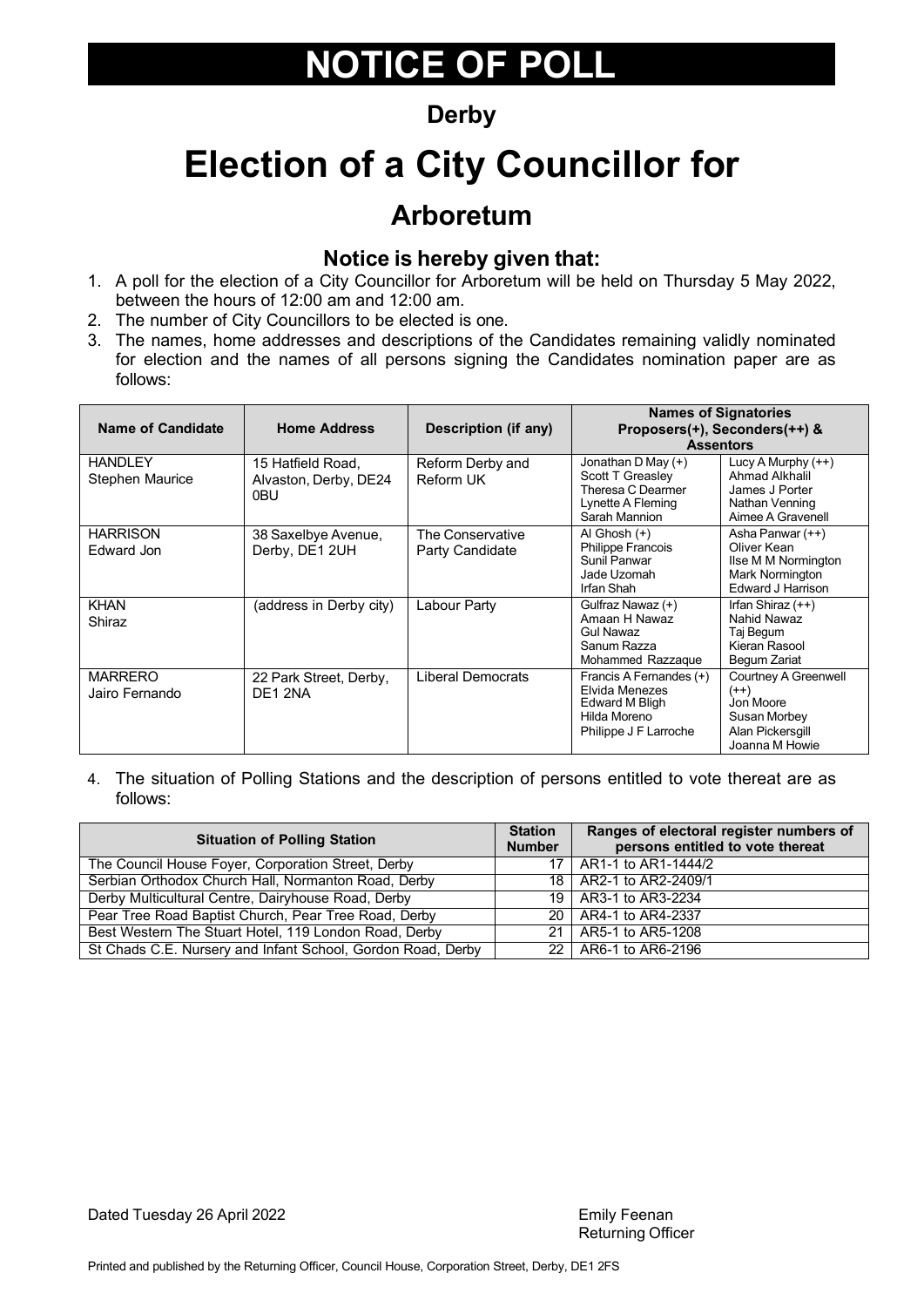### **Derby**

## **Election of a City Councillor for**

### **Blagreaves**

#### **Notice is hereby given that:**

- 1. A poll for the election of a City Councillor for Blagreaves will be held on Thursday 5 May 2022, between the hours of 12:00 am and 12:00 am.
- 2. The number of City Councillors to be elected is one.
- 3. The names, home addresses and descriptions of the Candidates remaining validly nominated for election and the names of all persons signing the Candidates nomination paper are as follows:

| <b>Name of Candidate</b>        | <b>Home Address</b>                                               | <b>Description (if any)</b>         |                                                                                                                    | <b>Names of Signatories</b><br>Proposers(+), Seconders(++) &<br><b>Assentors</b>            |
|---------------------------------|-------------------------------------------------------------------|-------------------------------------|--------------------------------------------------------------------------------------------------------------------|---------------------------------------------------------------------------------------------|
| <b>AMIN</b><br>Saquib           | 6 Penrhyn Avenue,<br>Derby, DE23 6LA                              | Labour Party                        | Sara F Bolton (+)<br>Naila K Malik<br>Manjit Singh<br>Adeel Zafar<br>Itesham Amin                                  | Gulnaz Nawaz (++)<br>Sakhbir S Toor<br>Sandeep S Toor<br>Soraya Bibi<br>Sofia Tazeem        |
| <b>JENNINGS</b><br>David Rodney | Apartment 39<br>Cathedral View, Full<br>Street, Derby, DE1<br>3AF | The Conservative<br>Party Candidate | Padam Singh (+)<br>Aman Singh<br>Daleb S Panwar<br>Meenu Singh<br>Kavita D Rawat                                   | Chandra K Thakur (++)<br>Aditi Singh<br>Raghubir Singh<br>Prakash S Rawat<br>Rudra H Aryal  |
| <b>SKELTON</b><br><b>Ruth</b>   | 34 Donington Drive,<br>Sunnyhill, Derby, DE23<br>1NA              | Liberal Democrats                   | Alan Martin (+)<br>Susan B Brannan<br>Hazel A Staley<br>Danielle M Lind<br>Ann M Crosby                            | Heather K Martin $(++)$<br>Lynda Benson<br>Paul Lind<br>Geoffrey J Pickup<br>Duncan N Smith |
| <b>WISE</b><br>James            | 3 Chapter Close,<br>Derby, DE21 2BG                               | Reform Derby and<br>Reform UK       | George D Warren (+)<br>Paul Teehan<br>Jacqueline Holborn<br>Laura G B Mc caul-<br>fletcher<br>Phillip G Richardson | Jayne E Warren (++)<br>Jason Graham<br>Thomas Wyper<br>Michael S White<br>Patricia R Hinton |

| <b>Situation of Polling Station</b>                                                               | <b>Station</b><br><b>Number</b> | Ranges of electoral register numbers of<br>persons entitled to vote thereat |
|---------------------------------------------------------------------------------------------------|---------------------------------|-----------------------------------------------------------------------------|
| The Tea Pavilion, Rosehill Methodist, Memorial Sports Ground,<br>Littleover Lane                  |                                 | 23   BL1-1 to BL1-1603                                                      |
| Littleover Social Club, 61 Blagreaves Lane, Littleover, Derby                                     |                                 | 24 BL2-1 to BL2-2702                                                        |
| Gayton Community Centre, within the grounds of Gayton<br>Junior School, Gayton Avenue, Littleover |                                 | 25 BL3-1 to BL3-2710                                                        |
| Newmount Methodist Church Hall, 252 Blagreaves Lane, Derby                                        |                                 | 26 BL4-1 to BL4-2600                                                        |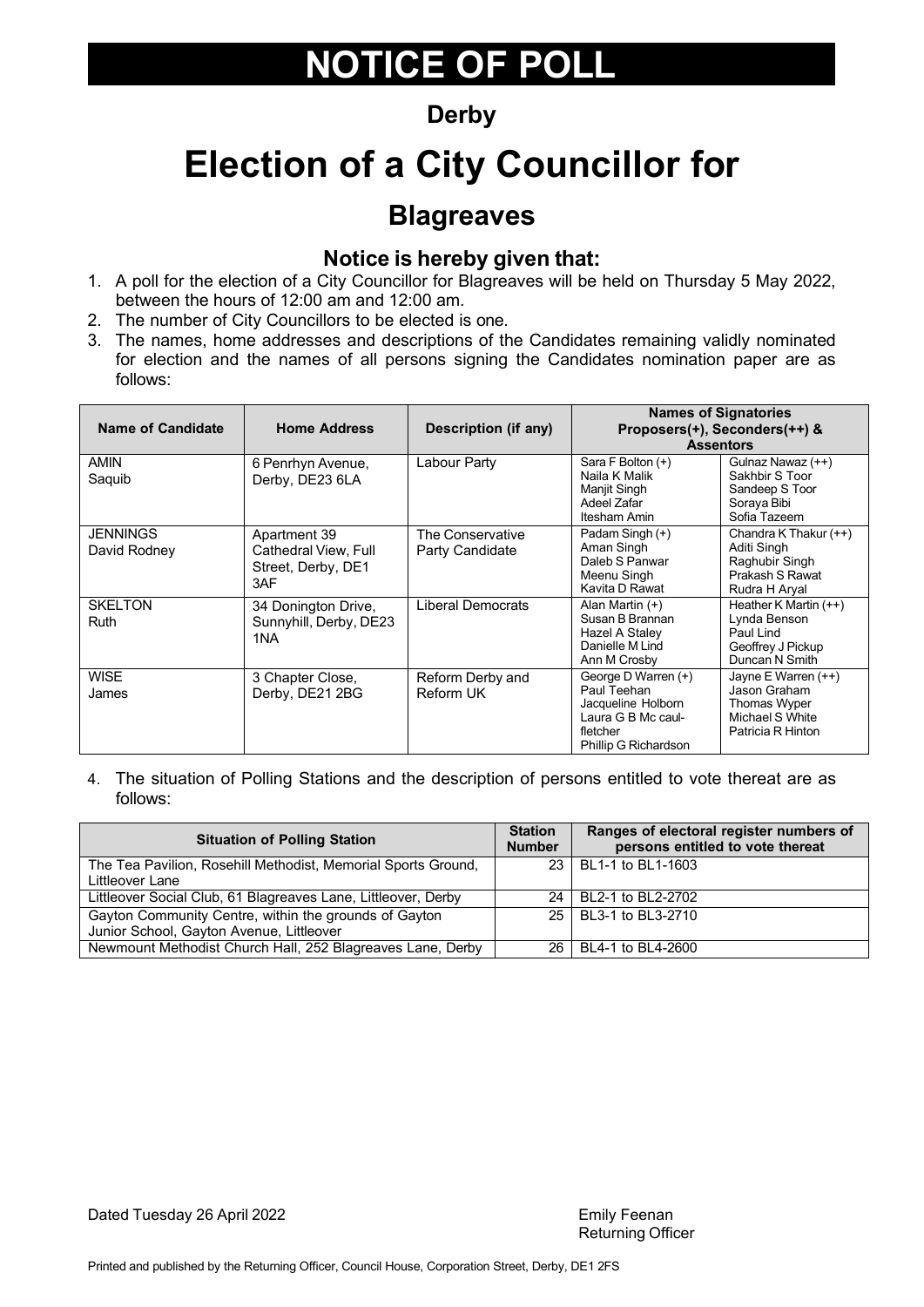#### **Derby**

## **Election of a City Councillor for Boulton**

#### **Notice is hereby given that:**

- 1. A poll for the election of a City Councillor for Boulton will be held on Thursday 5 May 2022, between the hours of 12:00 am and 12:00 am.
- 2. The number of City Councillors to be elected is one.
- 3. The names, home addresses and descriptions of the Candidates remaining validly nominated for election and the names of all persons signing the Candidates nomination paper are as follows:

| <b>Name of Candidate</b>                   | <b>Home Address</b>                                       | Description (if any)                |                                                                                                       | <b>Names of Signatories</b><br>Proposers(+), Seconders(++) &<br><b>Assentors</b>                              |
|--------------------------------------------|-----------------------------------------------------------|-------------------------------------|-------------------------------------------------------------------------------------------------------|---------------------------------------------------------------------------------------------------------------|
| <b>HOWLETT</b><br>Chris                    | (address in Derby city)                                   | The Conservative<br>Party Candidate | Christine Pearn (+)<br><b>Richard Pearn</b><br>Mark T Cross<br>Patrick R Barsby<br>Sharon J Adams     | Lynn J Pickford (++)<br>Sally A Collins<br>Kathleen L Manning<br>Anthony R Adams<br>Cecilia Mitchell          |
| <b>LINDSEY</b><br>Alan                     | 5 Marina Drive,<br>Allenton, Derby, DE24<br>9DS           | Reform Derby and<br>Reform UK       | Stephen W Fowke (+)<br>Louise J Boole<br>Elaine Ratcliffe<br>Joan D McAdam<br>Julie M Brown           | Monica J Lindsey (++)<br>Edmund A Boole<br><b>Betty Castledine</b><br>Kenneth B Lumsden<br>Michael G Harrison |
| <b>PARKER</b><br>lain                      | 86 Falmouth Road,<br>Alvaston, Derby, DE24<br>OLZ         | Labour Party                        | Dawn Borthwick (+)<br>David G Hodgkinson<br>Paul Duckett<br>Melanie Baker<br>Sean Allsop              | Joan M Hodgkinson<br>$(++)$<br>Lynne Parker<br>Leila L Mounji<br>Debra J Allsop<br>Derek G Bowler             |
| <b>WEBB</b><br>Jane Elizabeth<br>Katharine | 52 South Avenue,<br>Chellaston, Derby,<br><b>DE73 6RS</b> | Liberal Democrats                   | Thelma M Bradshaw (+)<br>Jennifer Harvey<br>Shirley A Moore<br><b>Barrie Upton</b><br>Keith W Bromage | Kenneth Bradshaw (++)<br><b>Terence M Harvey</b><br>Maureen A Upton<br>Kathleen M Bromage<br>Lee S Hemmings   |

| <b>Situation of Polling Station</b>                         |  | Ranges of electoral register numbers of<br>persons entitled to vote thereat |
|-------------------------------------------------------------|--|-----------------------------------------------------------------------------|
| St Martin's Methodist Church Hall, Flint Street, Allenton   |  | 27   BT1-1 to BT1-2043                                                      |
| The Brackens Function Room, Brackens Lane, Alvaston         |  | 28 BT2-1 to BT2-2241                                                        |
| Nunsfield House Community Centre, 33 Boulton Lane, Alvaston |  | 29   BT3-1 to BT3-1821                                                      |
| Field Lane Community Centre, Field Lane, Alvaston, Derby    |  | 30   BT4-1 to BT4-1917                                                      |
| The Cornishman, Holbrook Road, Alvaston, Derby              |  | 31   BT5-1 to BT5-2023                                                      |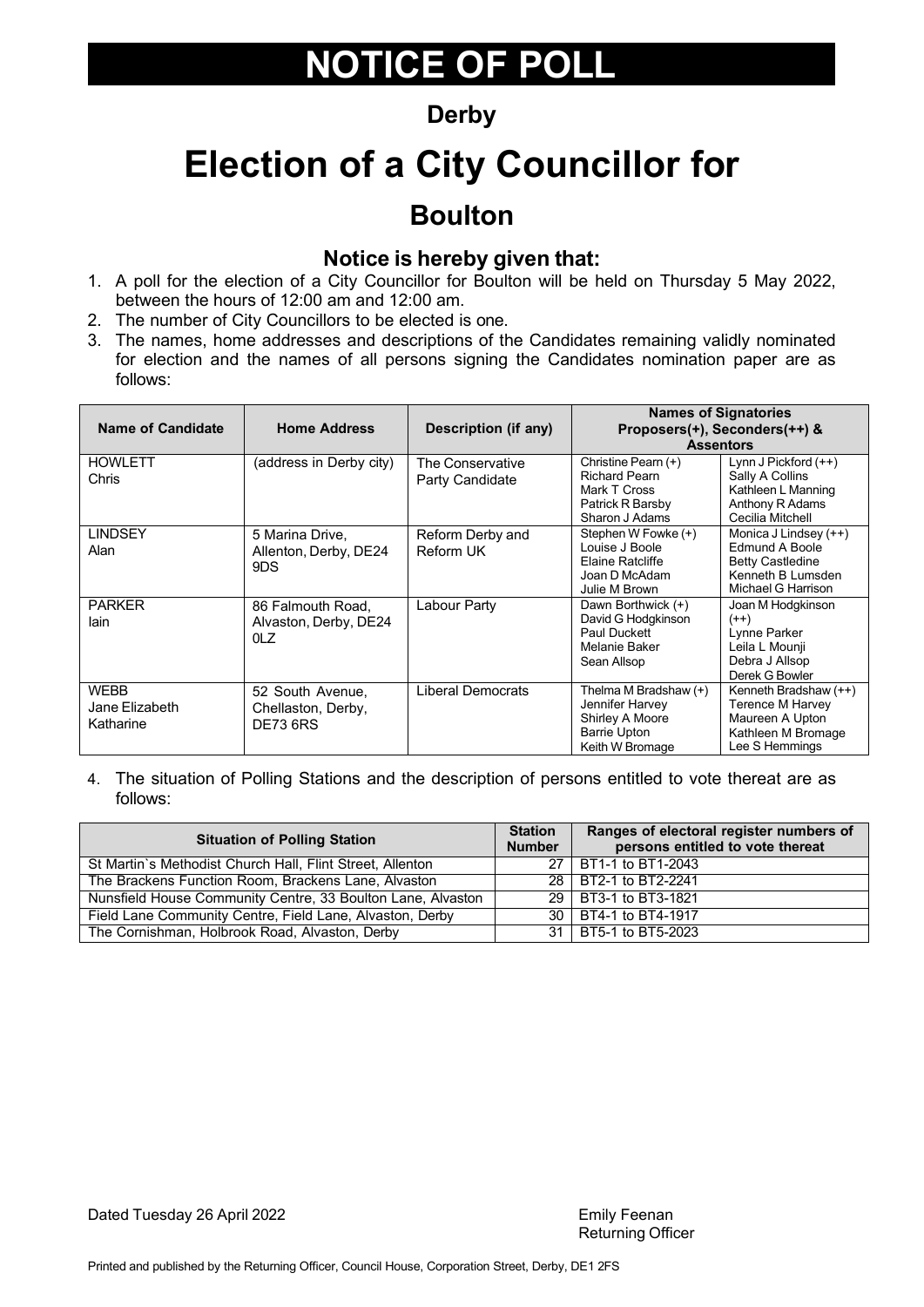### **Derby**

## **Election of a City Councillor for**

### **Chaddesden**

#### **Notice is hereby given that:**

- 1. A poll for the election of a City Councillor for Chaddesden will be held on Thursday 5 May 2022, between the hours of 12:00 am and 12:00 am.
- 2. The number of City Councillors to be elected is one.
- 3. The names, home addresses and descriptions of the Candidates remaining validly nominated for election and the names of all persons signing the Candidates nomination paper are as follows:

| <b>Name of Candidate</b>       | <b>Home Address</b>                                                | Description (if any)                |                                                                                                                | <b>Names of Signatories</b><br>Proposers(+), Seconders(++) &<br><b>Assentors</b>                         |
|--------------------------------|--------------------------------------------------------------------|-------------------------------------|----------------------------------------------------------------------------------------------------------------|----------------------------------------------------------------------------------------------------------|
| <b>BANKS</b><br>John Phillip   | 7 Ashbourne Court.<br>Derby, DE1 1GH                               | Labour and Co-<br>operative Party   | $\overline{\text{Lind}}$ a Banks (+)<br>Patricia A Smith<br>Lynn A Lambert<br>Patricia V Sharp<br>Adam P Banks | Emma L Stokes (++)<br>Albert E Barker<br>Karen Lacey<br>Beverley A Dudsbury<br>Tracy A Banks             |
| <b>COOPER</b><br><b>Rob</b>    | 524 Nottingham Road,<br>Chaddesden, Derby,<br><b>DE21 6QL</b>      | The Conservative<br>Party Candidate | Jeremy C Pearce (+)<br>Steven Hassall<br>Diane M Barry<br>Stewart R Chamberlain<br><b>Stuart R Sparkes</b>     | Samuel N Barry (++)<br>Joy Bond<br>Tracey A Gadsby-<br>Pearce<br>Edwina D Sparkes<br>Kelvin J Simpson    |
| <b>HARDY</b><br>Stevie         | (address in Derby city)                                            | The Green Party                     | James J Rolley (+)<br>Jane A Wells<br>James R Hand<br>Paul Chapman<br>Jennifer Keogh                           | Rebecca J Carr (++)<br>Timothy J Steans<br>Christina Kelly<br><b>Gez Addictive</b><br>Christine A Selden |
| <b>HOWCROFT</b><br>Glenda Anne | 17 Beech Walk.<br>Littleover, Derby, DE23<br>6AZ                   | <b>Liberal Democrats</b>            | Anthony A Mockler (+)<br>Nicola S Sharman<br>Natalie J Palmer<br>Jasbir Singh<br>Veronica Orme                 | Lorna A Cruse (++)<br>Stephen A Cseh<br>Leah Hall<br><b>Brian Millington</b><br>Charlotte Hurd           |
| <b>SAXBY</b><br>Alfred Vaughan | 4 Herald Grove, Royal<br>Glen Park, Chellaston,<br>Derby, DE73 5WE | Reform Derby and<br>Reform UK       | Anthony J Crawley (+)<br>Laura K Huxtable<br>John A Shephard<br>Russell P Jordan<br><b>Terrence Moore</b>      | Samantha A May (++)<br>Damian J Walsh<br>Wendy Jordan<br>Valerie Moore<br>Gavin A Tilling                |

4. The situation of Polling Stations and the description of persons entitled to vote thereat are as follows:

| <b>Situation of Polling Station</b>                              |    | Ranges of electoral register numbers of<br>persons entitled to vote thereat |
|------------------------------------------------------------------|----|-----------------------------------------------------------------------------|
| Audrey Drive Children's Centre, 3 Audrey Drive, Chaddesden       |    | 32   CD1-1 to CD1-2242                                                      |
| Chaddesden Hall Community Centre, Chaddesden Lane,<br>Chaddesden |    | 33   CD2-1 to CD2-1735                                                      |
| Offices at, 59 Roosevelt Avenue, Chaddesden                      | 34 | CD3-1 to CD3-1728                                                           |
| Cherry Tree Hill Primary School, Sunny Grove, Chaddesden         |    | 35   CD4-1 to CD4-1629                                                      |
| 27th Derby (Chaddesden) Scout Group, Meadow Lane,<br>Chaddesden  |    | 36   CD5-1 to CD5-2565                                                      |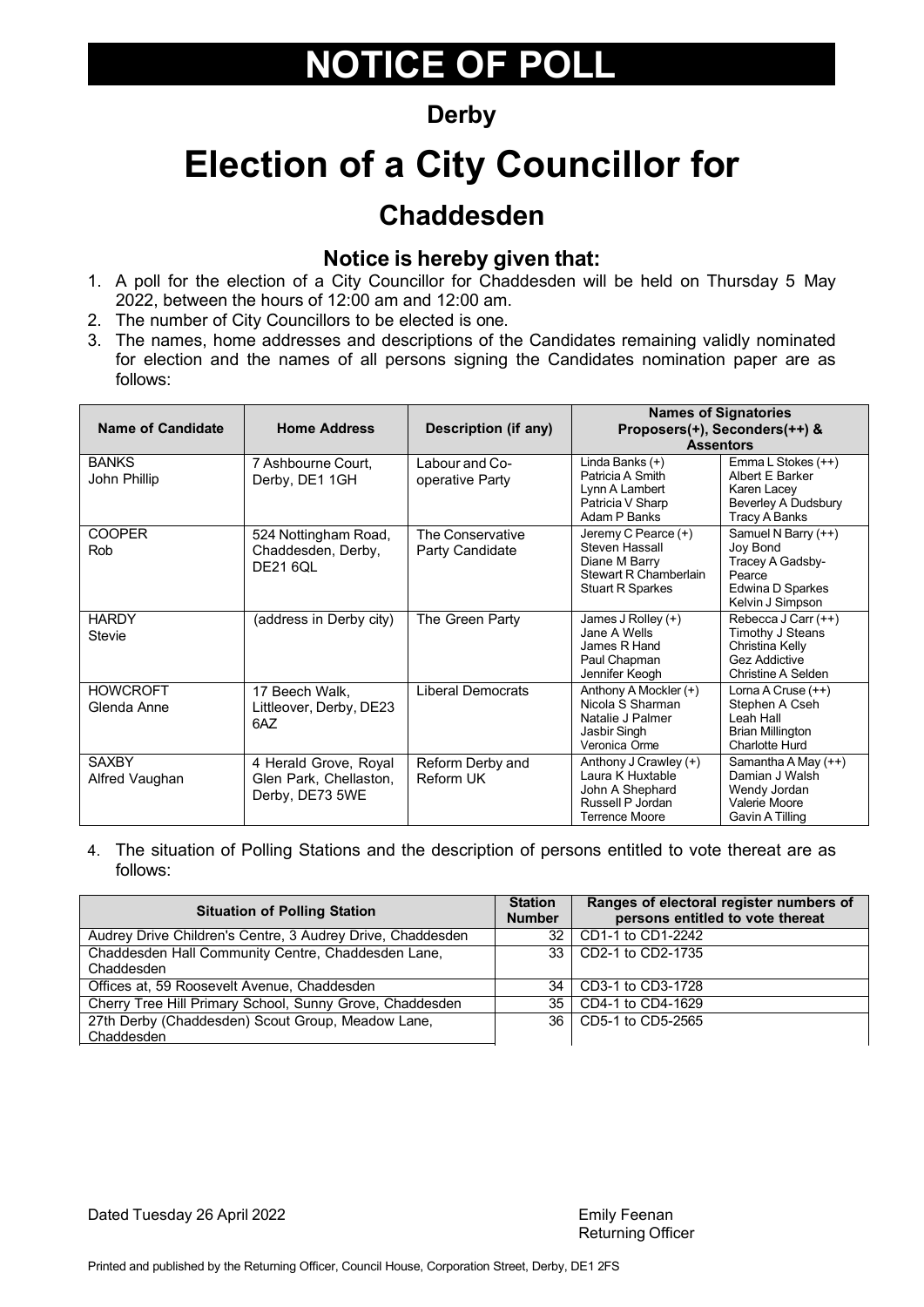### **Derby**

## **Election of a City Councillor for**

### **Chellaston**

#### **Notice is hereby given that:**

- 1. A poll for the election of a City Councillor for Chellaston will be held on Thursday 5 May 2022, between the hours of 12:00 am and 12:00 am.
- 2. The number of City Councillors to be elected is one.
- 3. The names, home addresses and descriptions of the Candidates remaining validly nominated for election and the names of all persons signing the Candidates nomination paper are as follows:

| <b>Name of Candidate</b>        | <b>Home Address</b>                                       | <b>Description (if any)</b>         |                                                                                                                        | <b>Names of Signatories</b><br>Proposers(+), Seconders(++) &                                             |
|---------------------------------|-----------------------------------------------------------|-------------------------------------|------------------------------------------------------------------------------------------------------------------------|----------------------------------------------------------------------------------------------------------|
|                                 |                                                           |                                     | <b>Assentors</b>                                                                                                       |                                                                                                          |
| <b>INGALL</b><br>Celia          | 54 St Peters Road.<br>Chellaston, Derby,<br>DE73 6UU      | Independent                         | Vanessa G Watson (+)<br><b>Gwen F Wilcock</b><br>Sally E Hutchinson-<br>Backer<br>Gillian S Maxwell<br>Alison D Stokes | Geraldine B Fisher (++)<br>Emma Trussler<br>Rachel L Rudd<br>Emma L Warden<br>Julie A Driver             |
| <b>MCCRISTAL</b><br><b>Ross</b> | 12 Cordelia Way,<br>Chellaston, Derby,<br><b>DF73 5AR</b> | The Conservative<br>Party Candidate | Harvey Jennings (+)<br>Amanda Kelly<br>Alan W Radford<br>Gillian Donaldson<br>Mark S Tittley                           | James A Wright (++)<br>Jane A Young<br><b>Glenys Radford</b><br>Peter W Donaldson<br>Selma T McCristal   |
| <b>POINTON</b><br>Viv           | (address in Derby city)                                   | <b>Labour Party</b>                 | Roy Witheford (+)<br>Ann M Witheford<br>Katherine L Adamson<br>Susan M Lander<br>Lorena Webber                         | <b>Barbara M Smethurst</b><br>$(++)$<br>Robert Bond<br>Linda M Winter<br>Lydia Timson<br>Leann Pyrah     |
| <b>THOMPSON</b><br>Daniel Peter | (address in Derby city)                                   | The Green Party                     | Manjit K Atwal (+)<br>Rachel H Seamer<br>Jonathan W Hunting<br>Chetna Mistry<br><b>Buta Atwal</b>                      | Sandeep S Hayre (++)<br>Cameron J O Mansfield<br>Aleisha Mistry<br>Parmjit Atwal<br>Tamsin L K Atwal     |
| <b>WARREN</b><br>George Daniel  | 4 Ivernia Close, Derby,<br><b>DE23 1XF</b>                | Reform Derby and<br>Reform UK       | Aaron R Riddings (+)<br>Lesley J Keeton<br><b>Christine A Fretti</b><br>Frances H M Gibson<br>Julie A Williams         | David Russell (++)<br>Katrina Ready<br><b>Graham E Walker</b><br>Irene M Stevenson<br>Gayle M J Williams |
| <b>WILSON</b><br>Paul James     | (address in Derby City)                                   | <b>Liberal Democrats</b>            | Kylee $R$ Goode $(+)$<br>Philip C Webb<br>John Hyde<br>Alison C Craig<br>David R Cartwright                            | Jane $E$ Webb $(++)$<br>Kelly L Leeder<br>Alison Stott<br>Hugh M Craig<br>Pauline A Cartwright           |

4. The situation of Polling Stations and the description of persons entitled to vote thereat are as follows:

| <b>Situation of Polling Station</b>                     |  | Ranges of electoral register numbers of<br>persons entitled to vote thereat |
|---------------------------------------------------------|--|-----------------------------------------------------------------------------|
| St Edmund's Church, Sinfin Avenue, Shelton Lock, Derby  |  | 37   CL1-1 to CL1-2453                                                      |
| Shelton Lock Community Welfare Centre, Chellaston Road, |  | 38   CL2-1 to CL2-1506                                                      |
| Chellaston                                              |  |                                                                             |
| Chellaston Community Centre, Barleycroft, Chellaston    |  | 39   CL3-1 to CL3-2239                                                      |
| Chellaston Bowls Club, Swarkestone Road, Chellaston     |  | 40   CL4-1 to CL4-2801                                                      |
| Chellaston Community Centre, Barleycroft, Chellaston    |  | 41   CL5-1 to CL5-2776                                                      |

Dated Tuesday 26 April 2022 **Emily Feenan** 

Returning Officer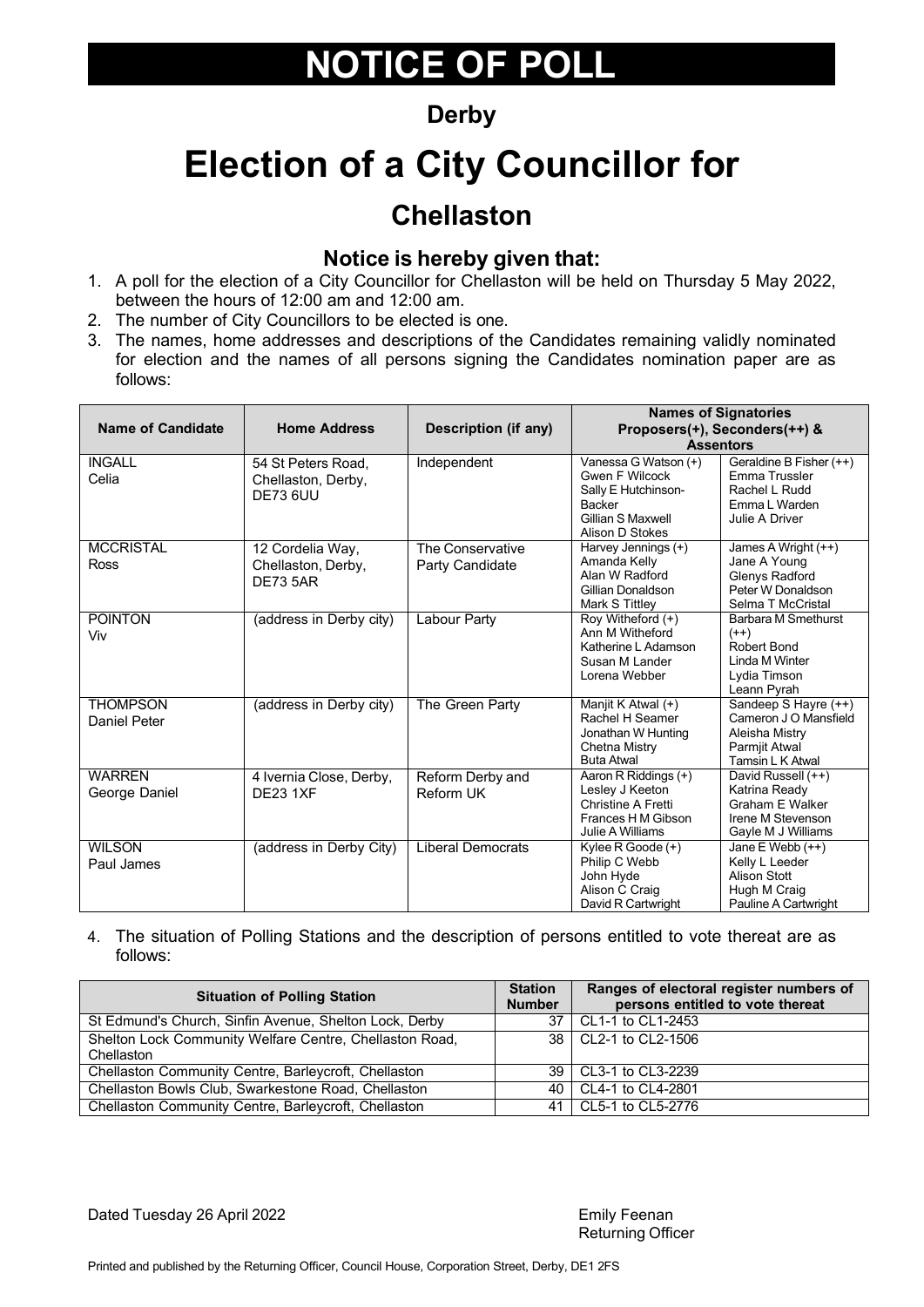### **Derby**

# **Election of a City Councillor for**

### **Darley**

#### **Notice is hereby given that:**

- 1. A poll for the election of a City Councillor for Darley will be held on Thursday 5 May 2022, between the hours of 12:00 am and 12:00 am.
- 2. The number of City Councillors to be elected is one.
- 3. The names, home addresses and descriptions of the Candidates remaining validly nominated for election and the names of all persons signing the Candidates nomination paper are as follows:

| <b>Name of Candidate</b>        | <b>Home Address</b>                                     | Description (if any)                | <b>Assentors</b>                                                                                                 | <b>Names of Signatories</b><br>Proposers(+), Seconders(++) &                                                              |
|---------------------------------|---------------------------------------------------------|-------------------------------------|------------------------------------------------------------------------------------------------------------------|---------------------------------------------------------------------------------------------------------------------------|
| <b>GRIMADELL</b><br>Alan Leslie | 3 Netherwood Court.<br>Allestree, Derby, DE22<br>2NU    | The Conservative<br>Party Candidate | David R Ling (+)<br>Angus J Radford<br><b>Stephen Rouse</b><br>Elaine Crick<br>Josephine G Jennings              | Linda E Ling $(++)$<br><b>Philip Lucas</b><br>Lorraine M Radford<br>John T Jennings<br>John Howard (Snr)                  |
| <b>MURPHY</b><br>Lucy Ann       | 404 Prosperity House,<br>Gower Street, Derby,<br>DE11AW | Reform Derby and<br>Reform UK       | Marie A Bennett $(+)$<br><b>Beverley Scotton</b><br>George D Scotton<br>Anne M Bates<br>Will L Michael           | Andrew L Bennett $(++)$<br>Allon-Paul N Scotton<br>Anne Horton-Smith<br><b>Richard Halford</b><br>Shaun R Burns           |
| <b>SWAN</b><br>Carmel           | (address in Derby city)                                 | Labour and Co-<br>operative Party   | Martin J Repton (+)<br>Phillip Wensley<br>Steven P Culwick<br>Nikola Guthrie<br>Barry J Greatorex                | Stephen J Clamp (++)<br>Sarah J Ollier<br>Patric H Harting<br>Patricia V Greatorex<br><b>Bruce J Wiggins</b>              |
| <b>TEMPLE</b><br>Jane Sarah     | 56 Arthur Street,<br>Derby, DE1 3EH                     | The Green Party                     | Hugh K Clarke $(+)$<br>Mike Wheeler<br>Sarah M Rist<br>Penelope A Nunes De<br>Abreu<br>Louie J Nunes De<br>Abreu | Joanna C Watson (++)<br>Matthew J Wiltshire<br>Rosa M Drohomirecka<br>Lucia J Whittaker De<br>Abreu<br>Patricia J Watkins |
| <b>WEBB</b><br>Gregory Philip   | 35 Carlton Road,<br>Derby, DE23 6HB                     | <b>Liberal Democrats</b>            | Eloise J Thatcher (+)<br>John H Axton<br>Marion P King<br>Joan F Travis<br>Benjamin Stone                        | James O Thatcher (++)<br>Simon K King<br>Owen D Evans<br>Kathleen T Warsop<br>David M Hodgson                             |

4. The situation of Polling Stations and the description of persons entitled to vote thereat are as follows:

| <b>Situation of Polling Station</b>                        |     | Ranges of electoral register numbers of<br>persons entitled to vote thereat |
|------------------------------------------------------------|-----|-----------------------------------------------------------------------------|
| Darley Abbey Village Hall, Abbey Yard, Darley Abbey, Derby |     | 42   DL1-1 to DL1-1999                                                      |
| Broadway Baptist Church, 166 Broadway, Derby               | 43. | DL2-1 to DL2-2450                                                           |
| Whitecross House, Leyland Gardens, Derby                   |     | 44 DL3-1 to DL3-1614                                                        |
| Derby West End Bowls Club, 80 Markeaton Street, Derby      |     | 45   DL4-1 to DL4-1267                                                      |
| St Mary's Parish Centre, Darley Lane, Derby                | 46. | DL5-2 to DL5-1563                                                           |
| Chester Green Community Centre, Darley Playing Fields,     |     | 47   DL6-1 to DL6-1532                                                      |
| Derby                                                      |     |                                                                             |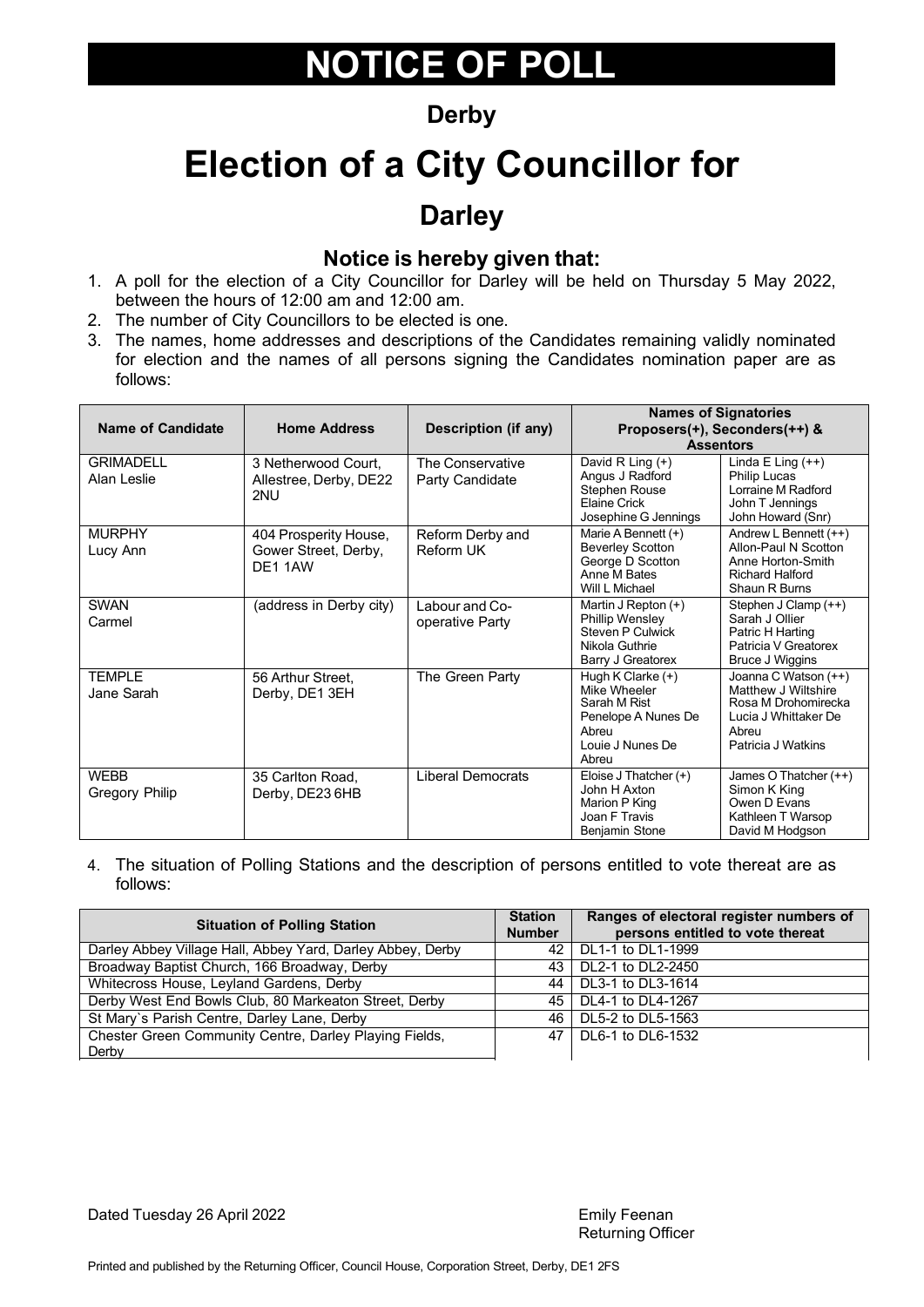#### **Derby**

## **Election of a City Councillor for**

### **Derwent**

#### **Notice is hereby given that:**

- 1. A poll for the election of a City Councillor for Derwent will be held on Thursday 5 May 2022, between the hours of 12:00 am and 12:00 am.
- 2. The number of City Councillors to be elected is one.
- 3. The names, home addresses and descriptions of the Candidates remaining validly nominated for election and the names of all persons signing the Candidates nomination paper are as follows:

| <b>Name of Candidate</b>              | <b>Home Address</b>                                       | Description (if any)                |                                                                                                         | <b>Names of Signatories</b><br>Proposers(+), Seconders(++) &<br><b>Assentors</b>                            |
|---------------------------------------|-----------------------------------------------------------|-------------------------------------|---------------------------------------------------------------------------------------------------------|-------------------------------------------------------------------------------------------------------------|
| <b>COLLICK</b><br>Gaynor              | (address in Derby City)                                   | The Conservative<br>Party Candidate | Adrian Collick (+)<br>Amy E Castledine<br>Patrick N Goodall<br>Patricia I Barker<br>Laura J Wetton-Hunt | Edward L Parry $(++)$<br>Wayne E Castledine<br>Kenneth R Barker<br>Yvonne L Wetton-Hunt<br>Diane B Parry    |
| <b>GOUY DE MUYNCKE</b><br>Amanda Jane | 73 Lindon Drive,<br>Alvaston, Derby, DE24<br>0LP          | Reform Derby and<br>Reform UK       | Valerie J Wright (+)<br>Brenda M Spalton<br>Jill Daly<br>Margaret Millhouse<br>Maralyn J Goldsworthy    | Lorraine Wright (++)<br>Claire M Young<br>Carl A Hill<br>Scott J Thorley<br>Peter J Goldsworthy             |
| <b>HUDSON</b><br>Richard              | 62 Fieldsway Drive,<br>Derby, DE21 4QN                    | <b>Liberal Democrats</b>            | Simon Ferrigno (+)<br>Ashley J Stirland<br>Dawn Hudson<br>Maureen V Cherry<br>Susan J Walker            | James D Testro (++)<br>Kenneth Hudson<br>Sara L Perry<br>Lesley Whittingham<br>Kerrie A Clancy              |
| <b>RAWSON</b><br>Martin James         | 28 Keyhaven Close,<br>Derwent Heights,<br>Derby, DE21 4SQ | Labour and Co-<br>operative Party   | Paul Rawson (+)<br>Peter E Ballard<br>Stephen Gorman<br>Janet Shaw<br>Zoe M Gibson                      | Elizabeth A Woolley<br>$(++)$<br>Bogumil A Olechniewicz<br>Roger Tomlinson<br>Kevin I Burton<br>Barry Baker |

| <b>Situation of Polling Station</b>                                               | <b>Station</b><br><b>Number</b> | Ranges of electoral register numbers of<br>persons entitled to vote thereat |
|-----------------------------------------------------------------------------------|---------------------------------|-----------------------------------------------------------------------------|
| Coniston Crescent Community Centre, Knutsford Green, off<br><b>Stratford Road</b> |                                 | 48 DW1-1 to DW1-2173                                                        |
| Roe Farm Community Centre, Worcester Crescent, Derby                              |                                 | 49   DW2-1 to DW2-2397                                                      |
| St Philip's Church Hall, Taddington Road, Chaddesden, Derby                       |                                 | 50 DW3-1 to DW3-2008                                                        |
| St Alban's Parish Centre, Roe Farm Lane, Chaddesden                               | 51                              | DW4-1 to DW4-1382                                                           |
| Derwent Primary School, St Mark's Road, Derby                                     |                                 | 52 DW5-1 to DW5-2082                                                        |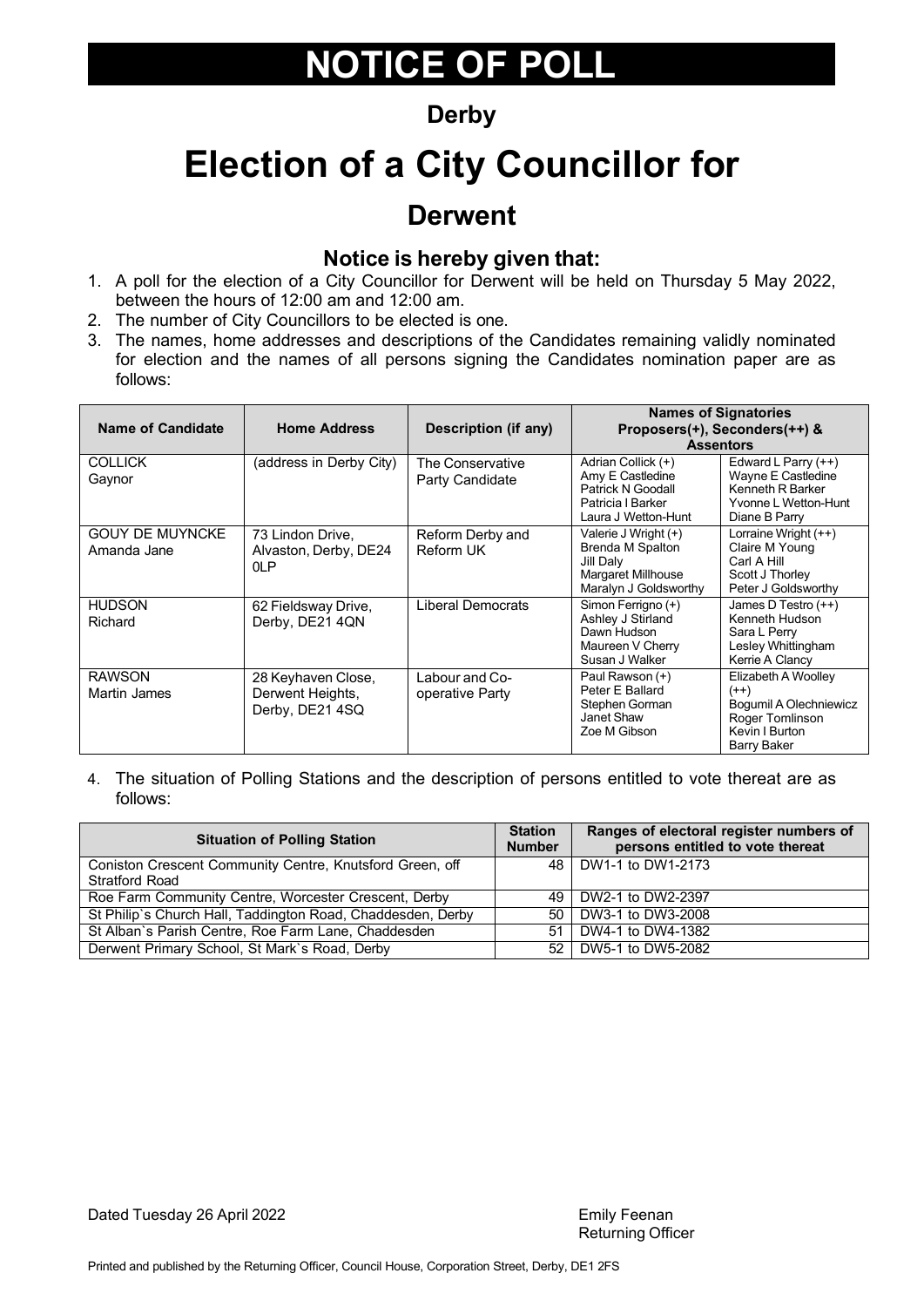### **Derby**

## **Election of a City Councillor for**

### **Littleover**

#### **Notice is hereby given that:**

- 1. A poll for the election of a City Councillor for Littleover will be held on Thursday 5 May 2022, between the hours of 12:00 am and 12:00 am.
- 2. The number of City Councillors to be elected is one.
- 3. The names, home addresses and descriptions of the Candidates remaining validly nominated for election and the names of all persons signing the Candidates nomination paper are as follows:

| <b>Name of Candidate</b>                  | <b>Home Address</b>                                | Description (if any)                | <b>Names of Signatories</b><br>Proposers(+), Seconders(++) &<br><b>Assentors</b>                             |                                                                                                        |
|-------------------------------------------|----------------------------------------------------|-------------------------------------|--------------------------------------------------------------------------------------------------------------|--------------------------------------------------------------------------------------------------------|
| <b>BRADLEY</b><br>Carole Lynne            | 59 Field Lane,<br>Alvaston, Derby, DE24<br>0GQ     | Reform Derby and<br>Reform UK       | Catherine E Allsopp (+)<br>Sudhamai Srikumar<br>Khalid A Hussain<br>Elizabeth H Guest<br>Raymond Jackson     | Daljit S Sanghera (++)<br>Balraj Sanghera<br>Graham A Gardner<br>Patricia A Day<br>Edward G Hawksworth |
| <b>CARE</b><br>Lucy Helen                 | 8 Kings Drive,<br>Littleover, Derby, DE23<br>6EU   | <b>Liberal Democrats</b>            | $lan C Care (+)$<br>Preetinder K Butter<br>Michael P Newbold<br>Susan M Ashburner<br>Lesley W Boyd           | Emily C Lonsdale (++)<br>Janet F Williams<br>Eric Ashburner<br>Richard W Abercrombie<br>David L Turner |
| <b>CARR</b><br>Jak Jason Edward           | (address in Derby City)                            | The Green Party                     | Mark S Bramwell (+)<br>Chetan Parmar<br>Clive L Webster<br>Olga D Bowen<br>Jaina Parmar                      | Lynne J Bramwell $(++)$<br>Jaishree Parmar<br>Tracey J Webster<br>Sachin Parmar<br>Jack Jarvis         |
| <b>HUTCHINSON</b><br><b>Philip Andrew</b> | 33 Crich Avenue,<br>Littleover, Derby, DE23<br>6FT | Labour and Co-<br>operative Party   | Simon P Parkes (+)<br><b>Farina Tahira</b><br>Hania R Ahmed<br>Kudsia Batool<br>Laura J Bullock              | Rais I Ahmed (++)<br>Umer R Ahmed<br>John M Butterworth<br>Michael R Bullock<br>Syed Y Iftikhar        |
| <b>PACKHAM</b><br>Fd                      | 145 St Albans Road.<br>Derby, DE22 3JN             | The Conservative<br>Party Candidate | Lawrence A Chell $(+)$<br>Lawrence C Sanders<br>Sarah J Burton<br><b>Bernhard Burton</b><br>Jackie L Sanders | Evelyn Harman (++)<br>Andrew R Boulton<br>Anne Burton<br>Michael D Saunders<br>Yu keung Lee            |

4. The situation of Polling Stations and the description of persons entitled to vote thereat are as follows:

| <b>Situation of Polling Station</b>                             |  | Ranges of electoral register numbers of<br>persons entitled to vote thereat |
|-----------------------------------------------------------------|--|-----------------------------------------------------------------------------|
| Littleover Methodist Church, Constable Drive, Littleover, Derby |  | 53 LT1-1 to LT1-2816                                                        |
| Grange Hall Community Centre, Park Lane, Littleover             |  | 54   LT2-1 to LT2-3031                                                      |
| Haven Christian Centre, Hollybrook Way, Littleover, Derby       |  | 55 LT3-1 to LT3-1227                                                        |
| Heatherton Community Centre, Hollybrook Way, Littleover         |  | 56   LT4-1 to LT4-2117                                                      |
| Haven Christian Centre, Hollybrook Way, Littleover, Derby       |  | 57 LT5-1 to LT5-1899                                                        |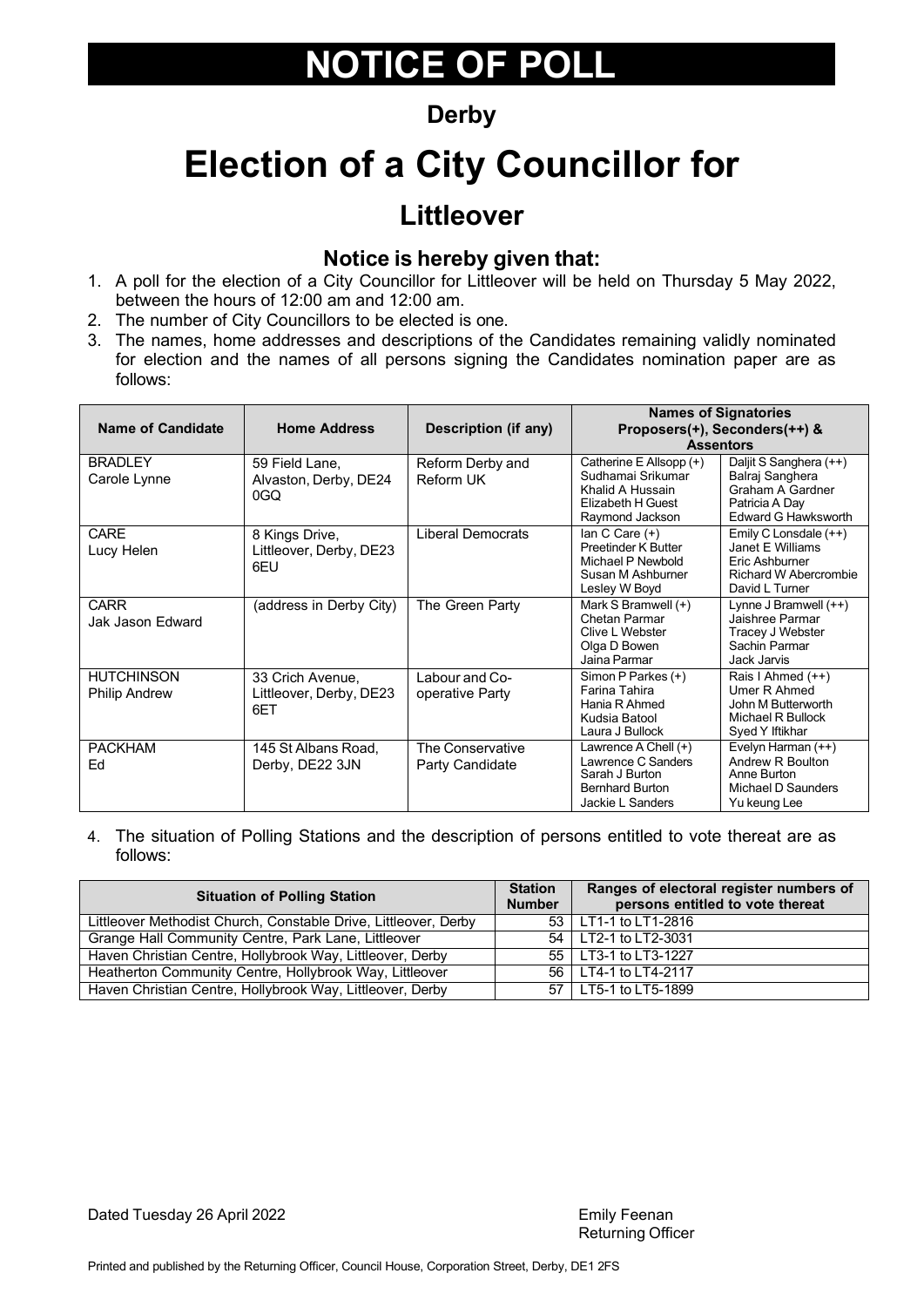### **Derby**

## **Election of a City Councillor for**

### **Mackworth**

#### **Notice is hereby given that:**

- 1. A poll for the election of a City Councillor for Mackworth will be held on Thursday 5 May 2022, between the hours of 12:00 am and 12:00 am.
- 2. The number of City Councillors to be elected is one.
- 3. The names, home addresses and descriptions of the Candidates remaining validly nominated for election and the names of all persons signing the Candidates nomination paper are as follows:

| <b>Name of Candidate</b>      | <b>Home Address</b>                                 | <b>Description (if any)</b>         | <b>Names of Signatories</b><br>Proposers(+), Seconders(++) &<br><b>Assentors</b>                      |                                                                                                                            |
|-------------------------------|-----------------------------------------------------|-------------------------------------|-------------------------------------------------------------------------------------------------------|----------------------------------------------------------------------------------------------------------------------------|
| <b>BRANCO</b><br>Carmine      | 5 Drayton Avenue,<br>Mackworth, Derby,<br>DF22 4.IU | Liberal Democrats                   | Sarah L Tillett (+)<br>Laraine Tuplin<br>Kuki alana L A Bateman<br>Luca Altera<br>James Anderson      | Derrick W Tuplin (++)<br>Robert A Spacey<br>Maria Altera<br>Gary Anderson<br>Karen Anderson                                |
| <b>CAULTON</b><br>Nigel John  | 125 Westbourne Park.<br>Derby, DE22 4HA             | Reform Derby and<br>Reform UK       | Charles L Robson (+)<br>Kathleen M Fern<br>Margaret Lyons<br>Norman Dilks<br>John F Kirkham           | $\overline{\text{Nady}}$ a M James $(++)$<br>Maureen A Lyons<br>Helen B Caulton<br>Michael A Baldwin<br>Mohamed A Sheilabi |
| <b>PEGG</b><br>Adrian Michael | 110 Radbourne Street,<br>Derby, DE22 3BU            | The Conservative<br>Party Candidate | Gaurav Pandey (+)<br>David C Warriner<br>Diane K Day<br>Mary L Gibson<br>Melissa A C Coons            | Ginny Sachar (++)<br>Jamie D Warriner<br>Alan Day<br>Mandy A Coons<br>Jill Brownsword                                      |
| <b>WARD</b><br>Sam            | 25 Cecil Street, Derby,<br><b>DE22 3GQ</b>          | The Green Party                     | Bethany Dent (+)<br>Emma C Woolley<br>Barbara O'Donnell<br>Julie L Emberson-Miley<br>Jay K Hallsworth | Holly Rushbrooke (++)<br>Louise Shaw<br>Sharon A Ryde<br>Maureen E Brown<br>Stacey L Robinson                              |
| <b>WHITBY</b><br>John Michael | (address in Derby city)                             | Labour Party                        | Paul J Ashfield (+)<br>Christina M Ashfield<br>Linda Weeks<br>Paul J Pegg<br>George Mighty            | John R Ashfield (++)<br>John P Banks<br><b>Richard J Weeks</b><br>Victoria L Longbone<br>Nezrine V Hudson                  |

4. The situation of Polling Stations and the description of persons entitled to vote thereat are as follows:

| <b>Situation of Polling Station</b>                       |    | Ranges of electoral register numbers of<br>persons entitled to vote thereat |
|-----------------------------------------------------------|----|-----------------------------------------------------------------------------|
| Mackworth/Morley Sure Start Children's Centre, within the |    | 58   MA1-1 to MA1-1725                                                      |
| grounds of Reigate School, Reigate Drive, Mackworth       |    |                                                                             |
| Mackworth Youth and Community Centre, Prince Charles      |    | 59   MA2-1 to MA2-2777/1                                                    |
| Avenue, Mackworth                                         |    |                                                                             |
| The Diocesan Centre, Mornington Crescent, Mackworth       | 60 | MA3-1 to MA3-1575                                                           |
| St Barnabas Church, Radbourne Street, Derby               | 61 | MA4-1 to MA4-2111                                                           |
| Rebecca House, Uttoxeter Old Road, Derby                  | 62 | MA5-1 to MA5-1891                                                           |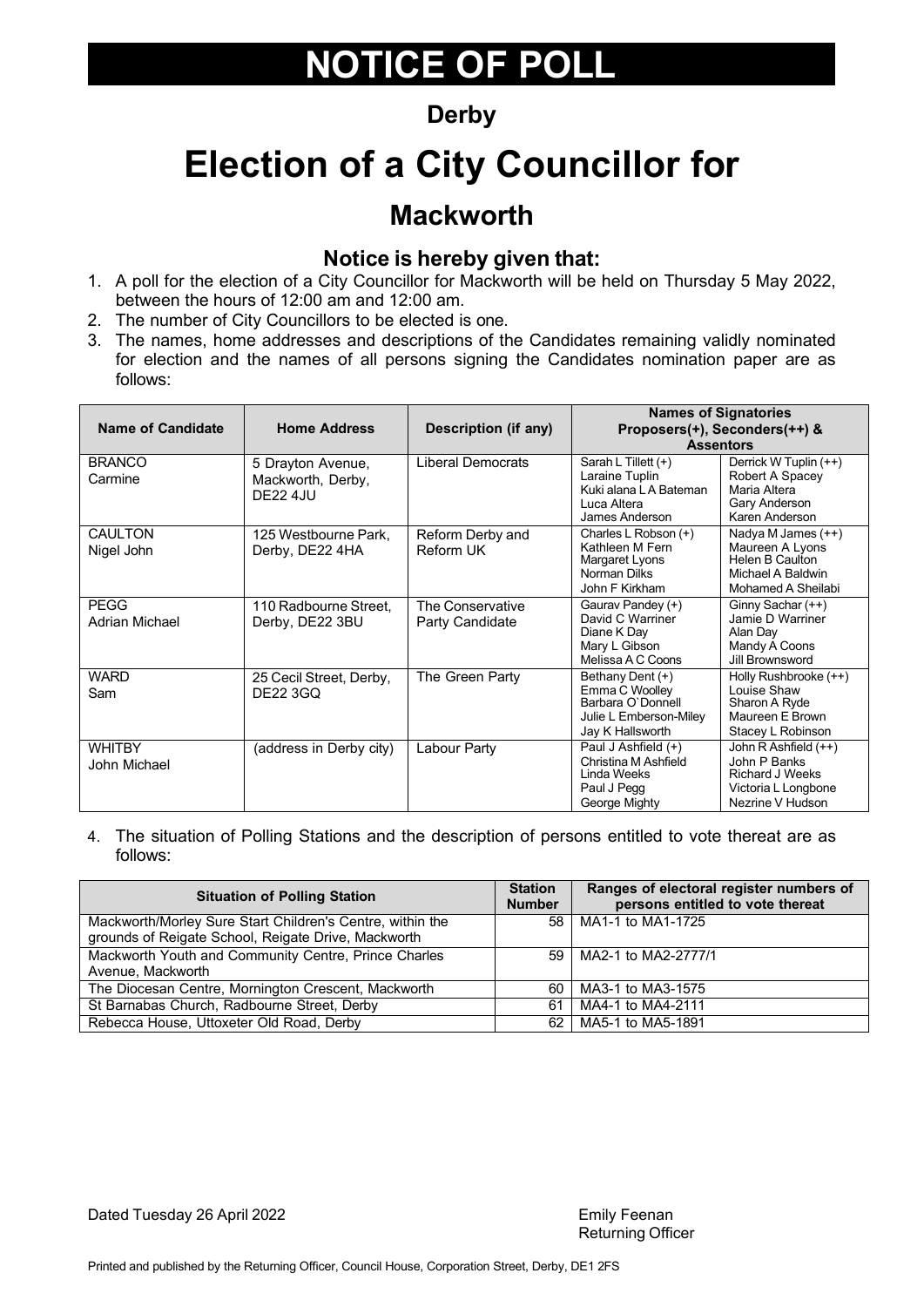### **Derby**

## **Election of a City Councillor for**

### **Mickleover**

#### **Notice is hereby given that:**

- 1. A poll for the election of a City Councillor for Mickleover will be held on Thursday 5 May 2022, between the hours of 12:00 am and 12:00 am.
- 2. The number of City Councillors to be elected is one.
- 3. The names, home addresses and descriptions of the Candidates remaining validly nominated for election and the names of all persons signing the Candidates nomination paper are as follows:

| <b>Name of Candidate</b>        | <b>Home Address</b>                                     | Description (if any)                | <b>Assentors</b>                                                                                                | <b>Names of Signatories</b><br>Proposers(+), Seconders(++) &                                           |
|---------------------------------|---------------------------------------------------------|-------------------------------------|-----------------------------------------------------------------------------------------------------------------|--------------------------------------------------------------------------------------------------------|
| <b>BAYLISS</b><br>Jonathan Paul | (address in Derby city)                                 | Labour Party                        | Elaine P Dean (+)<br>Lorraine H Buchanan<br>Josephine D Drummond<br>Aidan T Bonser<br><b>Matthew Hunt</b>       | Peter F Dean (++)<br>Gary J Buchanan<br>Edmund M Drummond<br>Charlotte H Walton<br>Nicholas B Sellors  |
| <b>HOLMES</b><br>Alison Joyce   | 2 Hindscarth Crescent,<br>Mickleover, Derby, DE3<br>9NN | The Conservative<br>Party Candidate | Matthew E Holmes (+)<br><b>Miles Pattison</b><br>Margaret A Richmond<br>Imelda M Dixon<br>Christopher P Howlett | Benjamin J Maw (++)<br>Guy M Pattison<br>Paul Richmond<br>Alan P Dixon<br>Andrew P Learman             |
| <b>NORTHOVER</b><br><b>Nick</b> | 63 West Drive,<br>Mickleover, Derby, DE3<br>0FW         | <b>Liberal Democrats</b>            | Charles P Harrison (+)<br>Sarah E Alexander<br>Susan M Powell<br>Angela G Forey<br>Daniel P Mather              | Elizabeth D Harrison<br>$(++)$<br>Louise Holloway<br>John A Powell<br>Raymond J Forey<br>Lucy Griffith |
| <b>PEACH</b><br><b>Steve</b>    | 36 Watermeadow<br>Road, Derby, DE24<br>0TE              | Reform Derby and<br>Reform UK       | Mavis A Deeley (+)<br>Hazel M Wentworth<br>Vera D Seale<br>Christine B Bradley<br>Marilyn F Winter              | Kathryn J Armitage (++)<br>David A Bentley<br>Derek Seale<br>John D Kelsev<br>Simon Fearn              |
| <b>RUSHBROOKE</b><br>Holly      | 25 Cecil Street, Derby,<br><b>DE22 3GQ</b>              | The Green Party                     | Lynn A Doughty $(+)$<br>Annie Rushbrooke<br>Jeffrey E Hurd<br>Shelagh A Jordan<br>Mary M H Izzard               | Andrew J Doughty (++)<br>lan Rushbrooke<br>Sheila A Hurd<br>Keith K F Izzard<br>Philip Ritchie-Smith   |

4. The situation of Polling Stations and the description of persons entitled to vote thereat are as follows:

| <b>Situation of Polling Station</b>                      |  | Ranges of electoral register numbers of<br>persons entitled to vote thereat |
|----------------------------------------------------------|--|-----------------------------------------------------------------------------|
| The Great Northern, Station Road, Mickleover             |  | 63 MV1-1 to MV1-2449                                                        |
| St John's Church, Devonshire Drive, Mickleover, Derby    |  | 64 MV2-1 to MV2-2498                                                        |
| St John's Community Link, Devonshire Drive, Mickleover   |  | 65 MV3-1 to MV3-2084                                                        |
| Mickleover Community Pavilion, Vicarage Road, Mickleover |  | 66 MV4-1 to MV4-2323                                                        |
| Mickleover Library, Holly End Road, Mickleover, Derby    |  | 67 MV5-1 to MV5-2165                                                        |

Dated Tuesday 26 April 2022 **Emily Feenan** Emily Feenan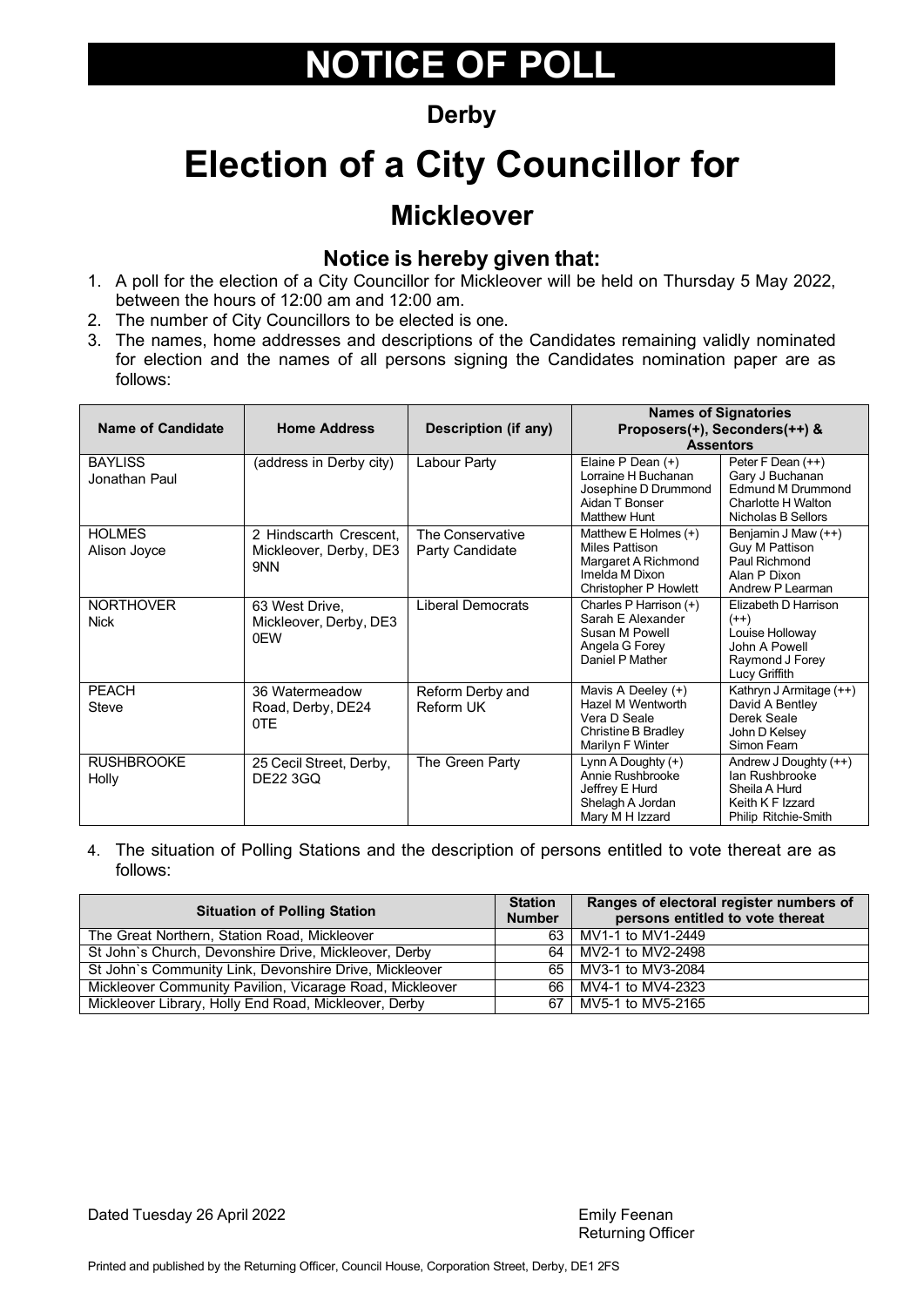### **Derby**

## **Election of a City Councillor for**

### **Normanton**

#### **Notice is hereby given that:**

- 1. A poll for the election of a City Councillor for Normanton will be held on Thursday 5 May 2022, between the hours of 12:00 am and 12:00 am.
- 2. The number of City Councillors to be elected is one.
- 3. The names, home addresses and descriptions of the Candidates remaining validly nominated for election and the names of all persons signing the Candidates nomination paper are as follows:

| <b>Name of Candidate</b>      | <b>Home Address</b>                                           | <b>Description (if any)</b>         |                                                                                              | <b>Names of Signatories</b><br>Proposers(+), Seconders(++) &<br><b>Assentors</b>                                   |
|-------------------------------|---------------------------------------------------------------|-------------------------------------|----------------------------------------------------------------------------------------------|--------------------------------------------------------------------------------------------------------------------|
| <b>BLANEY</b><br>Anthony      | 47 Wilkins Drive,<br>Allenton, Derby, DE24<br>8LU             | Reform Derby and<br>Reform UK       | Michael F Siveyer (+)<br>Joan Taylor<br>Paula Y Earl<br>Rai B V R S Gill<br>Glenys Bennetts  | Irene M Blackburn (++)<br><b>Stanley Wright</b><br><b>William F Hurst</b><br>Alan L Titterton<br>Graham A Robinson |
| JABBAR<br>Abdul Basit         | 19 Clarence Road,<br>Derby, DE23 6LN                          | Liberal Democrats                   | Abdul Samad (+)<br>Abdul J Jabbar<br>Shakila P Jabbar<br>Hafsa Jabbar<br>Usman Raza          | Asrar Hussain (++)<br>Abdul H Jabbar<br>Abdul B Jabbar<br>Zaroof Begum<br>Akeel Hussain                            |
| <b>MULHALL</b><br>Jamie       | (address in Derby city)                                       | The Conservative<br>Party Candidate | Sheila R Smith (+)<br>Shirley A Morley<br>Michael J Butler<br>Eileen Morton<br>Glenis Paxton | Julia A Lowe (++)<br>Robert Morley<br>Melissa N Butler<br>Kenneth I Morton<br>lan Hamer                            |
| SANDHU<br><b>Balbir Singh</b> | 72 Field Rise,<br>Littleover, Derby, DE23<br>1 <sub>D</sub> W | Labour and Co-<br>operative Party   | Shakour A Begum (+)<br>Tasleem Aktar<br>Lubna Parveen<br>Igrah Ali<br>Balvir Kaur            | Wajid Bhatti (++)<br>Arbab Anwar<br>Nazia Parveen<br>Sukhdav Singh<br>Devinder Devi                                |

| <b>Situation of Polling Station</b>                                               |     | Ranges of electoral register numbers of<br>persons entitled to vote thereat |
|-----------------------------------------------------------------------------------|-----|-----------------------------------------------------------------------------|
| Normanton Library, St Augustine's Community Centre, Almond<br><b>Street</b>       | 68  | NM1-1 to NM1-2388                                                           |
| All Nations for Christ Christian Fellowship, Walbrook Road,<br>Derby              | 69  | NM2-1 to NM2-2461/2                                                         |
| St George's Social Centre, Village Street, Derby                                  | 70. | NM3-1 to NM3-2582                                                           |
| 4TH Derby (Derwent) Scout HQ, Derwent Hall, Top of<br>Coleridge Street, Normanton | 71  | NM4-1 to NM4-1064                                                           |
| Sunnyhill Community Centre, Coleridge Street, Sunnyhill                           | 72. | NM5-1 to NM5-2055/1                                                         |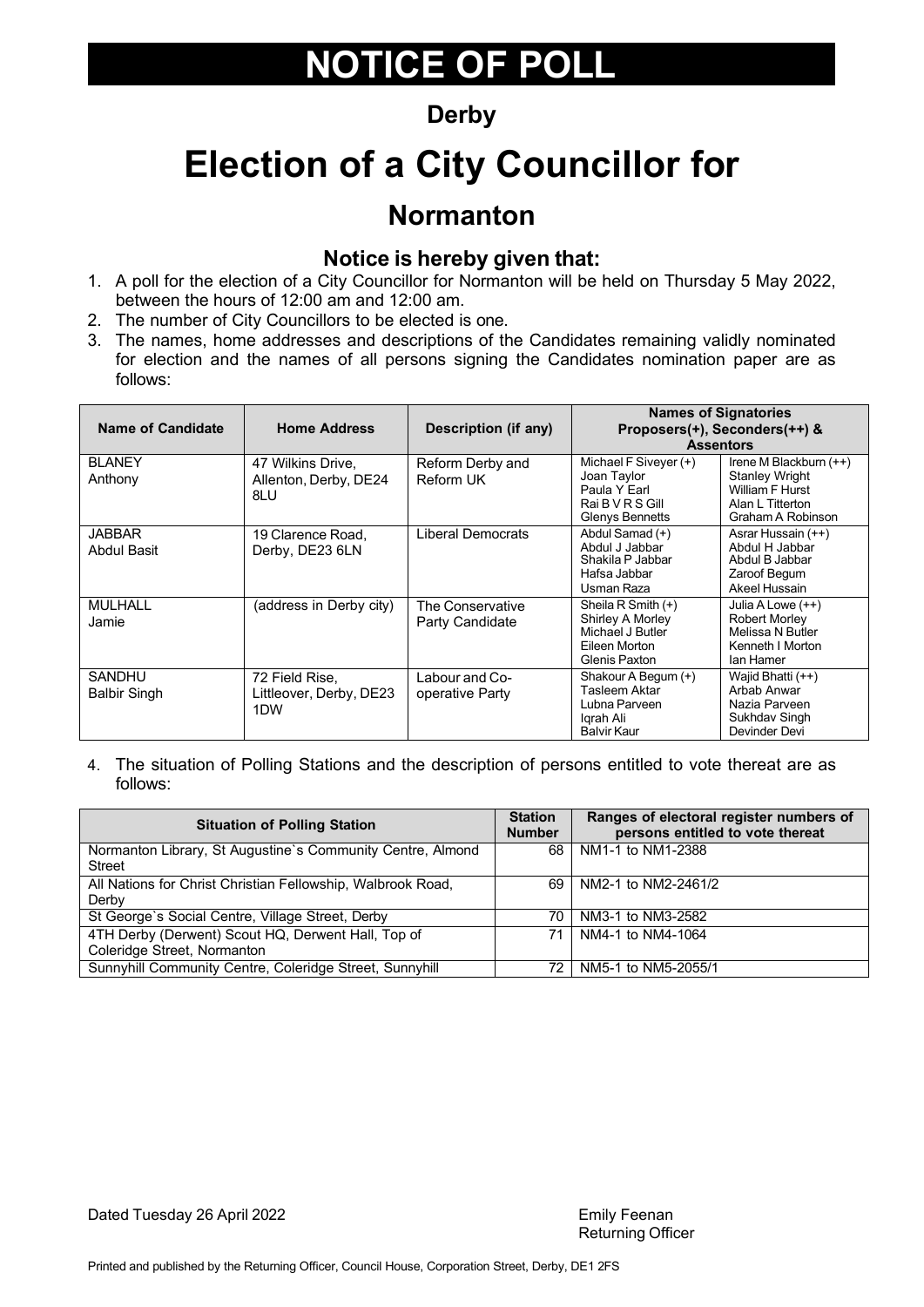### **Derby**

## **Election of a City Councillor for**

### **Oakwood**

#### **Notice is hereby given that:**

- 1. A poll for the election of a City Councillor for Oakwood will be held on Thursday 5 May 2022, between the hours of 12:00 am and 12:00 am.
- 2. The number of City Councillors to be elected is one.
- 3. The names, home addresses and descriptions of the Candidates remaining validly nominated for election and the names of all persons signing the Candidates nomination paper are as follows:

| Name of Candidate               | <b>Home Address</b>                                       | Description (if any)                | <b>Names of Signatories</b><br>Proposers(+), Seconders(++) &<br><b>Assentors</b>                             |                                                                                                                   |
|---------------------------------|-----------------------------------------------------------|-------------------------------------|--------------------------------------------------------------------------------------------------------------|-------------------------------------------------------------------------------------------------------------------|
| <b>BARKER</b><br>Mick           | Man-Whia, 8 Bishops<br>Drive, Oakwood,<br>Derby, DE21 2BA | The Conservative<br>Party Candidate | Matthew $J E$ yre $(+)$<br>Enid A Barker<br>Lee D Barker<br>Edward J Gregory<br>Pantelis Varnava             | Kimberley J Barker (++)<br>Sean R Barker<br>Gemma L Barker<br>Joanne Gregory<br>Edna M Lawley                     |
| <b>CAULTON</b><br>Helen Barbara | 125 Westbourne Park.<br>Derby, DE22 4HA                   | Reform Derby and<br>Reform UK       | Guy J Broadhurst (+)<br>Stephen R Fraser<br>Linda A Small<br>Noel L Botham<br>Paul V Marsden                 | Jennifer A Broadhurst<br>$(++)$<br>Gary J Small<br>Lesley S Botham<br><b>Michael G Harris</b><br>Marita J Comfort |
| <b>CHRISTODOULOU</b><br>Molly   | (address in Derby city)                                   | The Green Party                     | Jennifer L Lloyd (+)<br>Gail P Franik<br><b>Barry Buckley</b><br>Susan Peace<br>Raymond L Seaman             | Darren J Roberts (++)<br>Margaret Godfrey<br>Gavandeep S Heer<br>Dail J Seaman<br>Virginia Wood                   |
| <b>HARWOOD</b><br>Frank         | 9 Hasgill Close,<br>Oakwood, Derby, DE21<br>2PE           | <b>Liberal Democrats</b>            | Nigel W Lister (+)<br>Gavin L Lakin<br>Josephine J Owens<br>Dawn M Cliff<br>Alexander P W Tavener            | Anita O Harwood (++)<br>lan P Gosling<br>David Owens<br>Elaine Brown<br>Philip S Swain                            |
| <b>WILSON</b><br>Neil           | 22 Saundersfoot Way,<br>Oakwood, Derby, DE21<br>2RH       | Labour and Co-<br>operative Party   | Jayne S Wilkinson (+)<br>Rewth-Alicia Hyde-<br>Lewis<br>Lee P Whiting<br>Katie L Colebourne<br>Ceri D Beynon | Rachel E Beynon (++)<br>Louise R Archer<br><b>Richard C Smith</b><br><b>Brett G Adul</b><br>Nicola J Richmond     |

4. The situation of Polling Stations and the description of persons entitled to vote thereat are as follows:

| <b>Situation of Polling Station</b>                            | <b>Station</b><br><b>Number</b> | Ranges of electoral register numbers of<br>persons entitled to vote thereat |
|----------------------------------------------------------------|---------------------------------|-----------------------------------------------------------------------------|
| St Andrew's College and Breadsall Youth Club, Fieldsway        | 73.                             | OK1-1 to OK1-1881                                                           |
| Drive, off St Andrews View, Breadsall                          |                                 |                                                                             |
| Springwood Leisure Centre, Springwood Drive, Oakwood,<br>Derby | 74                              | OK2-1 to OK2-2438                                                           |
| Springwood Leisure Centre, Springwood Drive, Oakwood,<br>Derby | 75                              | OK3-1 to OK3-2259                                                           |
| Springwood Leisure Centre, Springwood Drive, Oakwood,          | 76                              | OK4-1 to OK4-2155                                                           |
| Derby                                                          |                                 |                                                                             |
| St Philip's Church Hall, Taddington Road, Chaddesden, Derby    |                                 | OK5-1 to OK5-1485                                                           |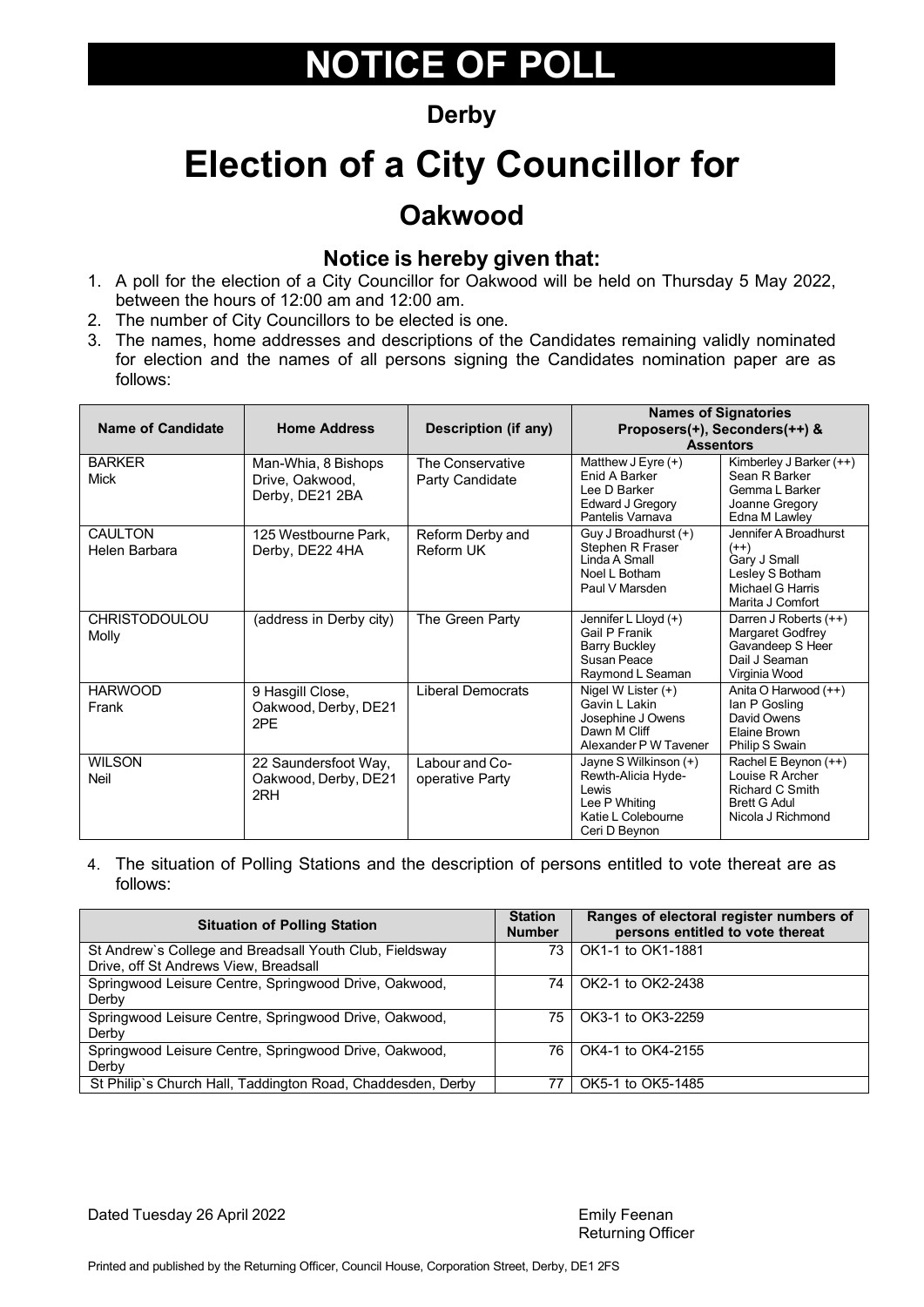#### **Derby**

## **Election of a City Councillor for Sinfin**

#### **Notice is hereby given that:**

- 1. A poll for the election of a City Councillor for Sinfin will be held on Thursday 5 May 2022, between the hours of 12:00 am and 12:00 am.
- 2. The number of City Councillors to be elected is one.
- 3. The names, home addresses and descriptions of the Candidates remaining validly nominated for election and the names of all persons signing the Candidates nomination paper are as follows:

| <b>Name of Candidate</b>               | <b>Home Address</b>                                   | Description (if any)                 | <b>Names of Signatories</b><br>Proposers(+), Seconders(++) &<br><b>Assentors</b>                                   |                                                                                                     |
|----------------------------------------|-------------------------------------------------------|--------------------------------------|--------------------------------------------------------------------------------------------------------------------|-----------------------------------------------------------------------------------------------------|
| <b>BLACK</b><br>David William          | 667 Osmaston Road,<br>Derby, DE24 8NF                 | <b>English Democrats</b>             | $\overline{\text{Philip I Mills}}$ (+)<br><b>Roy Woolley</b><br>Kevin R Cox<br>Teresa A Peel<br>Margaret E L Stone | Amanda J Mills (++)<br>Jean M Cox<br>Agnieszka Czarnecka<br>Ricky J Peel<br>Jill Hotter             |
| <b>JOSHI</b><br>Jay                    | 46 Grasmere<br>Crescent, Sinfin,<br>Derby, DE24 9HT   | The Conservative<br>Party Candidate  | Rajni Joshi (+)<br>Manpreet K Dhak<br>Ansar Mahmood<br>Divya Gusain<br>Kashmir Kaur                                | Satwinder S Dhak (++)<br>Arvinder K Dhak<br>Krit Paul<br>Bachittar Singh<br>Jaswinder Kaur          |
| <b>LIND</b><br>Paul John               | 21 Carlisle Avenue,<br>Littleover, Derby, DE23<br>3ET | Liberal Democrats                    | Natalie C Ball (+)<br>Michelle L Taylor<br>Karley Barber<br>Jarmila Ifebe<br>Barry S Sheehan                       | Reece Parker (++)<br>Katy A Hutchinson<br>Robert Buxton<br>Rebecca J Dobson<br>John R Mosedale      |
| <b>MAY</b><br><b>Brenden De-Clive</b>  | 24 Coltsfoot Drive,<br>Sinfin, Derby, DE24<br>3LB     | Reform Derby and<br><b>Reform UK</b> | Norma Wainwright (+)<br>Clifford R Hall<br>Arron J May<br>Tajinder S Khatkar<br>James White                        | Kevin R Nettleship (++)<br>Pamela M Hall<br>Jacqueline A May<br>Gail A White<br>Linda Woodger       |
| <b>PEATFIELD</b><br>Nadine Dawn Louise | (address in Derby city)                               | Labour and Co-<br>operative Party    | Gerald W Gascoigne (+)<br>Neil S Fearn<br>James West<br>Valerie J Purvis<br>Narinder S Dhiensa                     | Kevin C Hepworth (++)<br><b>Stuart Banks</b><br>Joanna T West<br>Nick Grainger<br>Moriyike Osakuade |

4. The situation of Polling Stations and the description of persons entitled to vote thereat are as follows:

| <b>Situation of Polling Station</b>                            |  | Ranges of electoral register numbers of<br>persons entitled to vote thereat |
|----------------------------------------------------------------|--|-----------------------------------------------------------------------------|
| Marble Hall, 80 Nightingale Road, DERBY                        |  | 78 SF1-1 to SF1-2126                                                        |
| St Bartholomew's Church Hall, Addison Road, Derby              |  | 79 SF2-1 to SF2-1941                                                        |
| St Stephen's Church, 311 Sinfin Lane, Sinfin                   |  | 80 SF3-1 to SF3-2589                                                        |
| Sinfin Library Community Room, Sinfin Library, Sinfin District |  | 81 SF4-1 to SF4-2272                                                        |
| Centre, Arleston Lane                                          |  |                                                                             |
| Sinfin Moor Church, Arleston Lane, Sinfin                      |  | 82 SF5-1 to SF5-1530                                                        |